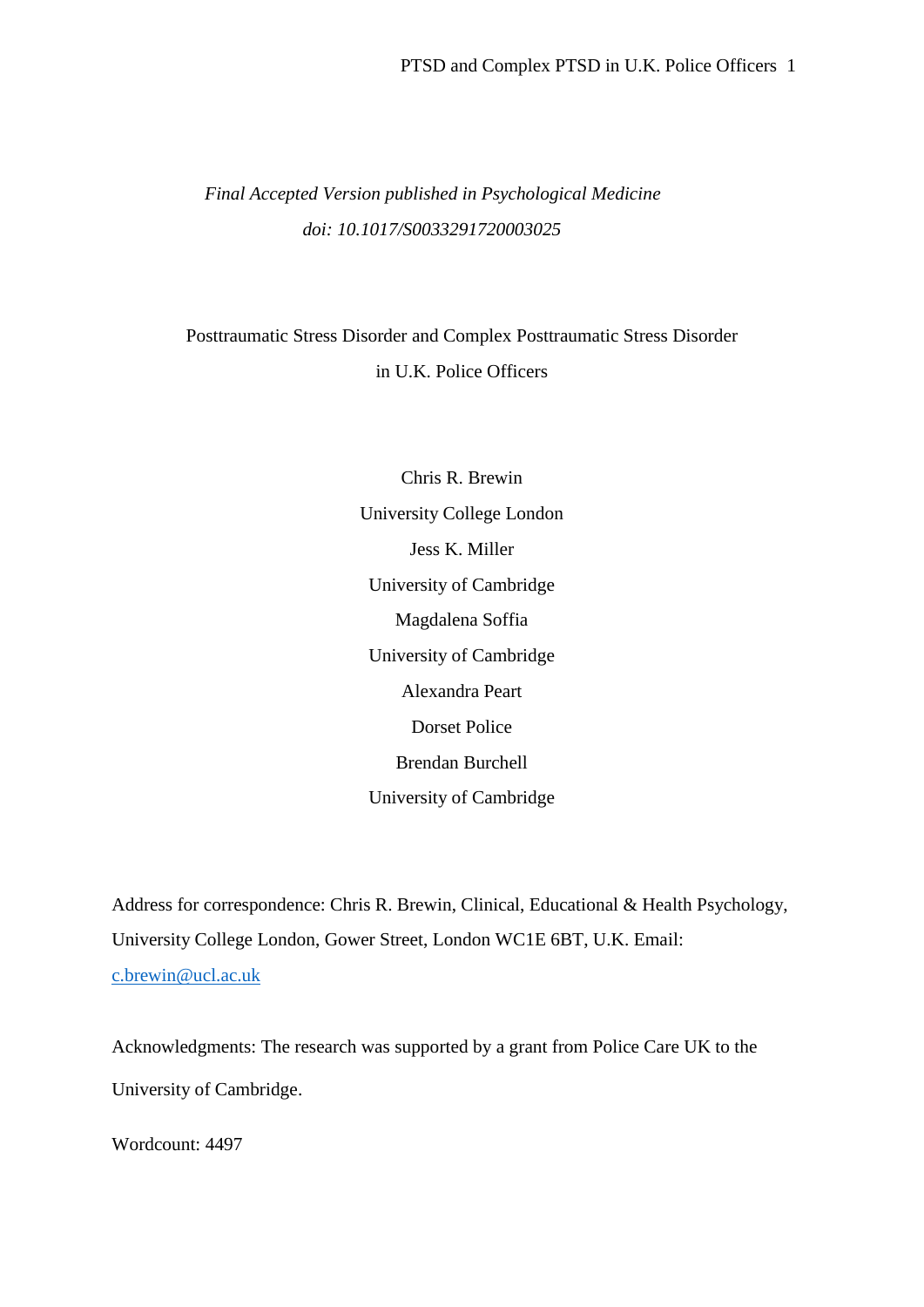#### **Abstract**

**Background:** We investigated work-related exposure to stressful and traumatic events in police officers, including repeated exposure to traumatic materials, and predicted that ICD-11 Complex PTSD (CPTSD) would be more prevalent than PTSD. The effects of demographic variables on exposure and PTSD were examined, along with whether specific types of exposure were uniquely associated with PTSD or CPTSD.

**Methods:** An online survey covering issues about trauma management, wellbeing and working conditions was disseminated via social media and official policing channels throughout the U.K. 10,401 serving police officers self-identified as having been exposed to traumatic events. Measurement of PTSD and CPTSD utilised the International Trauma Questionnaire.

**Results:** The prevalence of PTSD was 8.0% and of CPTSD was 12.6%. All exposures were associated with PTSD and CPTSD in bivariate analyses. Logistic regression indicated that both disorders were more common in male officers, and were associated independently with frequent exposure to traumatic incidents and traumatic visual material, and with exposure to humiliating behaviours and sexual harassment, but not to verbal abuse, threats, or physical violence. Compared to PTSD, CPTSD was associated with exposure to humiliating behaviours and sexual harassment, and also with lower rank and more years of service.

**Conclusions:** CPTSD was more common than PTSD in police officers, and the data supported a cumulative burden model of CPTSD. The inclusion in DSM-5 Criterion A of work-related exposure to traumatic materials was validated for the first time. Levels of PTSD and CPTSD mandate enhanced occupational mental health services.

**Keywords:** Trauma, ICD-11; Criterion A; occupational health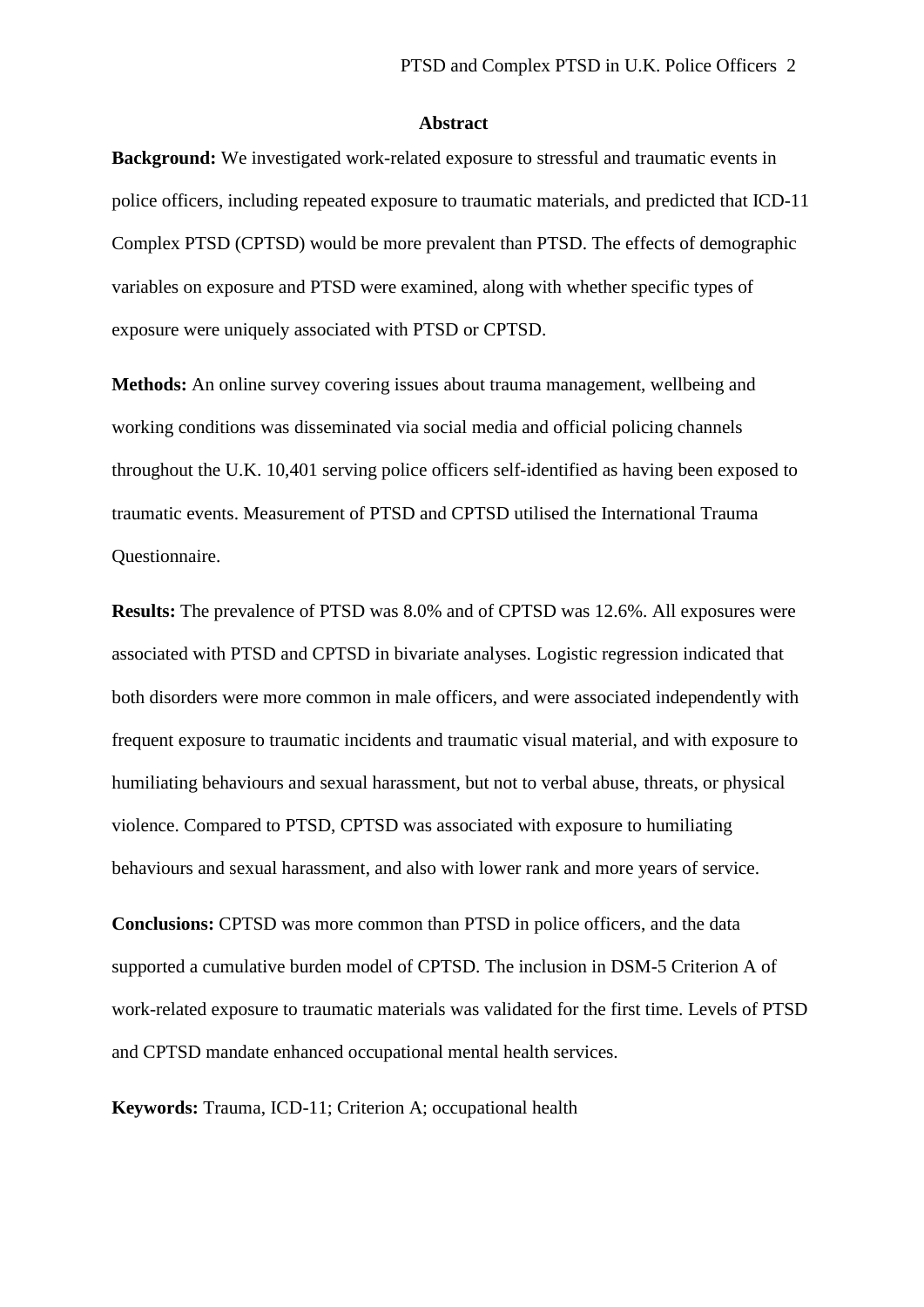In contrast to the voluminous research on serving members of the military and veterans, the prevalence of posttraumatic stress disorder (PTSD) has been rarely assessed in large samples of police officers. As well as the importance of understanding the mental health needs of this group of public servants, the high and sustained levels of exposure to traumatic events make the police a key group who can contribute to understanding the effects of trauma. Excluding studies of highly selected groups, officers responding to major incidents, or treatment-seeking samples, studies to date have included at most a few hundred officers and have found PTSD rates in the range 7% to 32% (Asmundson & Stapleton, 2008; Carlier, Lamberts, & Gersons, 1997; Chopko & Schwartz, 2012; Hartley, Violanti, Sarkisian, Andrew, & Burchfiel, 2013; Robinson, Sigman, & Wilson, 1997; Skogstad et al., 2013; Soames, 2018; Stephens & Miller, 1998). The wide variety of different types of trauma exposure, and the different roles involved in contemporary policing, mandate larger and more comprehensive studies.

The release of the 11<sup>th</sup> revision of the International Classification of Diseases (ICD-11) introduced for the first time a formal distinction between the diagnoses of PTSD and complex PTSD (CPTSD) (World Health Organization, 2018). In ICD-11 PTSD is a condition that is diagnosed from impairment in functioning and the presence of three core elements: reexperiencing the traumatic event(s) in the present, deliberate avoidance, and a continuing sense of threat. Compared to DSM-5 (American Psychiatric Association, 2013), this symptom profile is deliberately narrow and attempts to identify elements that distinguish it from other diagnoses. Although these symptoms must occur following a traumatic event, there is no formal definition of what such an event consists of, other than as an extremely threatening or horrific event or series of events.

In the trauma literature complex PTSD has previously been defined as a severe disorder arising from exposure to repeated or chronic traumatic stress (Courtois & Ford,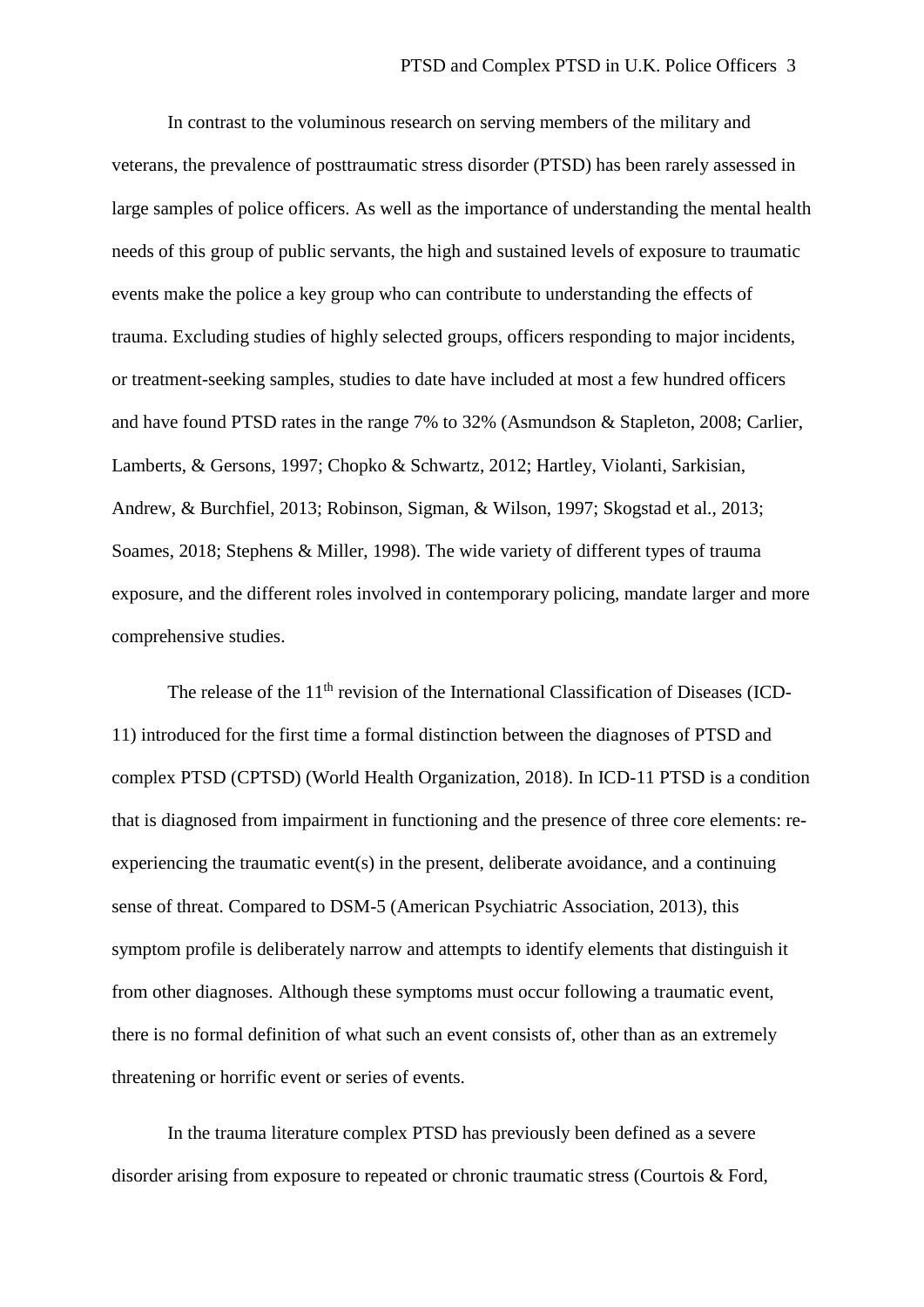2013; Herman, 1992). The concept of complex PTSD was designed to capture many of the varied post-traumatic presentations that can arise following more extreme forms of exposure, particularly in childhood, and is closely associated with the diagnosis of 'disorders of extreme stress not otherwise specified' (DESNOS), which was included in the Appendix to DSM-IV (American Psychiatric Association, 2000). The DESNOS diagnosis has been operationalised using 48 possible symptoms (Pelcovitz et al., 1997) but there has been no formal requirement that the classic re-experiencing, avoidance and numbing, or threat/arousal symptoms associated with PTSD be present.

In ICD-11, by contrast, repeated or chronic trauma is a risk factor, not a requirement for CPTSD. The diagnosis requires that in addition to the three core elements that make up PTSD the person reports evidence of disturbances in affect regulation, negative self-concept, and difficulties in relationships (Maercker et al., 2013). Evidence collected on four continents supports the proposed factor structure of PTSD and CPTSD as well as the distinction between them. Childhood physical or sexual abuse, particularly within the family, is more strongly related to CPTSD than PTSD, and CPTSD is also associated with higher levels of psychiatric burden than PTSD, including greater depression and dissociation (Brewin, 2019). Initial findings suggest that the prevalence of PTSD and Complex PTSD combined is slightly lower than the prevalence of PTSD as measured in the DSM-5, and that comorbidity with depression is lower (Brewin et al., 2017).

The distinction between PTSD and CPTSD should be particularly relevant to highly trauma-exposed groups such as police officers. First, recommendations to mental health services indicate that, relative to PTSD, additional treatment sessions are likely to be required for CPTSD (National Institute of Health and Care Excellence, 2018). It is therefore very important to have reliable estimates of the prevalence of these two conditions to plan health provision within the emergency services. Second, whereas general population surveys have to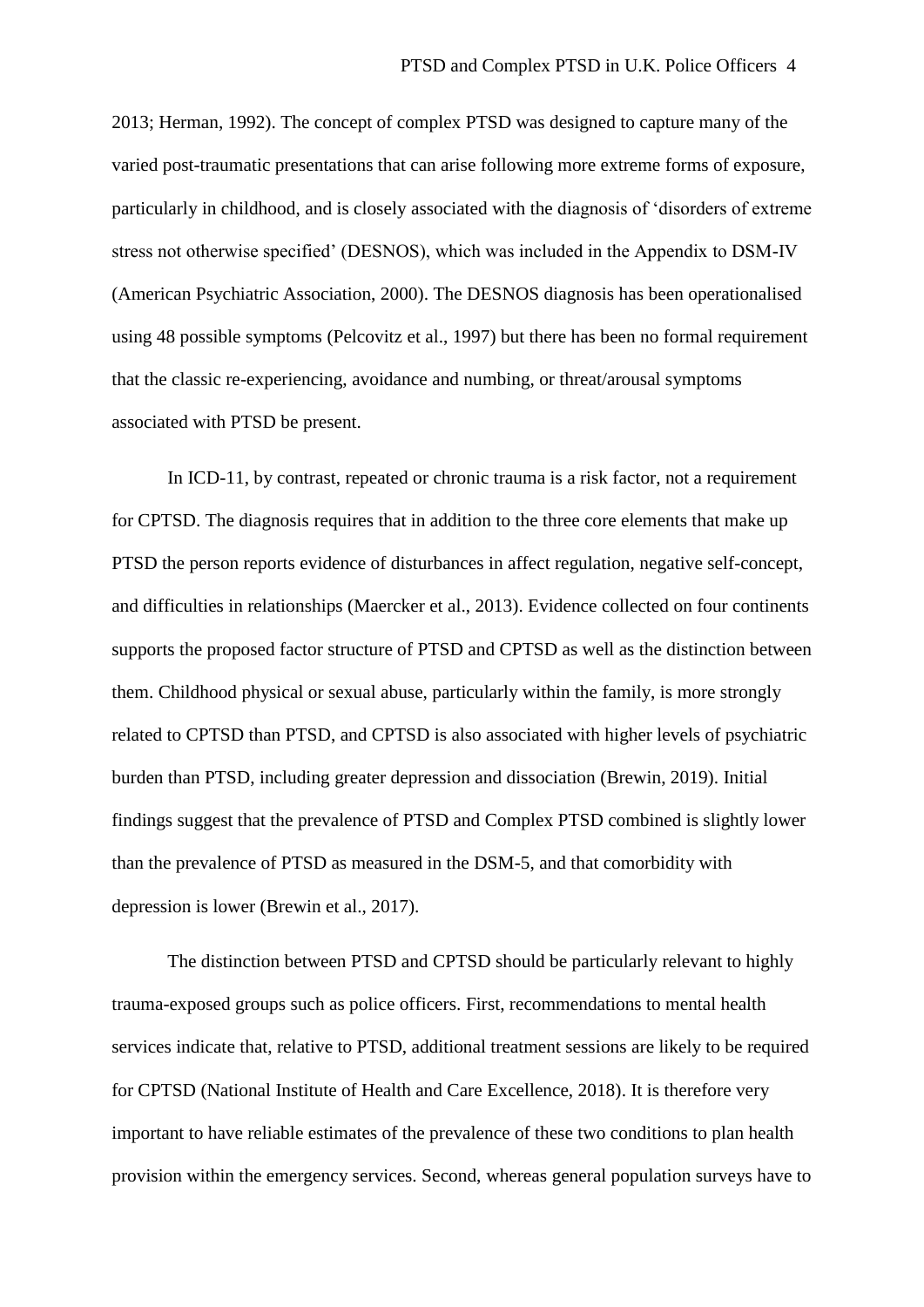date reported an equal or greater prevalence of PTSD than CPTSD (Brewin, 2019), studies conducted in trauma-exposed samples have reported more CPTSD than PTSD (Karatzias et al., 2019; Vallieres et al., 2018). In addition to the expected excess of trauma-related disorders among members of the emergency services, there should be more CPTSD than PTSD in chronically exposed groups such as the police, increasing with years of service.

The limited sample size of previous studies has also made it difficult to determine whether specific forms of traumatic exposure account for unique variance in PTSD among police officers. In addition to witnessing death and serious injury, officers may be exposed to violent assault and sexual harassment. Other incidents such as abuse, threats, and attempts at humiliation are not typically regarded as traumatic within DSM-5 but, if repeated over a period of months or years, could cumulatively create the experience of a high level of threat that is required for PTSD and CPTSD in ICD-11. Consistent with this, there is evidence that stressors such as repeated bullying are associated with the onset of PTSD (Nielsen, Tangen, Idsoe, Matthiesen, & Mageroy, 2015).

In addition to these well-recognised forms of exposure recent developments in policing, such as the need to monitor websites involving online grooming of minors or disseminating images of beheadings, correspond to a new type of repeated exposure that was recognised for the first time in DSM-5 (American Psychiatric Association, 2013): "A4. Experiencing repeated or extreme exposure to aversive details of the traumatic event (e.g. first responders collecting human remains or police officers repeatedly exposed to details of child abuse). NOTE: Criterion A4 does not apply to exposure through electronic media, TV, movies, or pictures, unless this exposure is work related" (p. 271). The association between this type of repeated exposure to distressing visual materials, or the equivalent exposure to traumatic auditory material (e.g., via call-handling), and PTSD prevalence has not yet been empirically tested.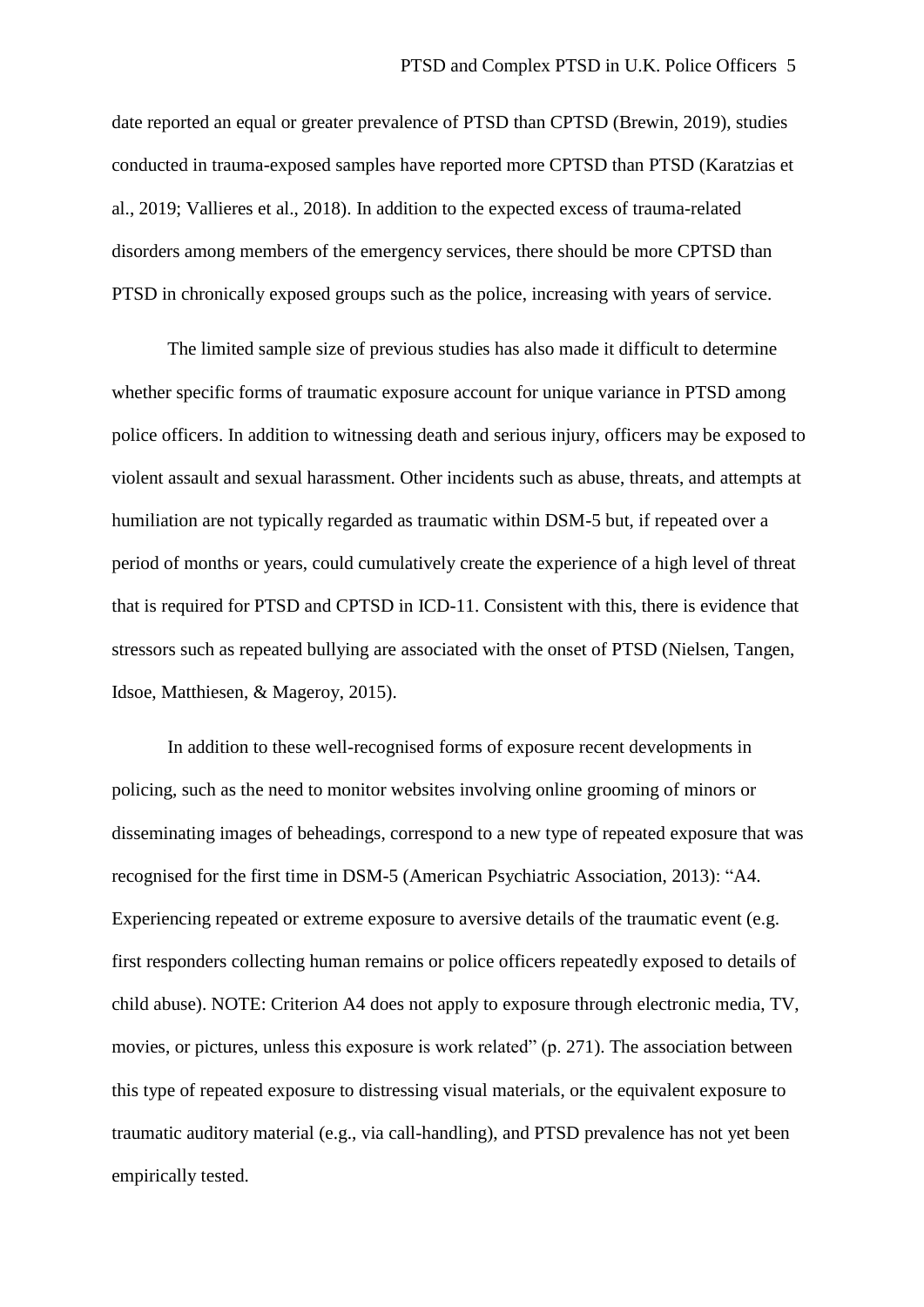A final issue concerns the existence of associations between demographic factors and PTSD that may be different police officers than among the general population. Although women usually report greater rates of PTSD than men (Brewin, Andrews, & Valentine, 2000), these findings are based primarily on non-occupational forms of exposure (with the exception of military deployment and combat missions). In contrast, mixed results have been obtained in police samples (Beagley, Peterson, Strasshofer, & Galovski, 2018). It is important to determine whether gender differences exist and whether they are related to differences in the amount of traumatic exposure experienced by male and female officers. The theoretical and empirical link between repeated or chronic trauma and CPTSD suggests that higher rates of CPTSD will be found in officers who have more years of service. We considered this to be a more important variable than age, which is not a specific risk factor for PTSD (Brewin et al., 2000). Finally, lower social status has been associated with higher rates of PTSD (Brewin et al., 2000), suggesting that there will be an excess of PTSD and CPTSD among the lower ranks of police officers.

This article reports the findings of a large survey of U.K. police officers that assessed their exposure to various types of extreme stress, including abuse, threats, physical violence, sexual harassment, and repeated encounters with traumatic visual and auditory materials, as well as the one-month prevalence of PTSD versus CPTSD. We investigate gender differences in trauma exposure and in these disorders, and the effects of rank and years of service. Finally, we describe whether specific types of occupational exposure to stress and trauma are uniquely associated with PTSD or CPTSD, and whether these effects are relatively stronger in male or female officers.

**Method**

#### **Participants**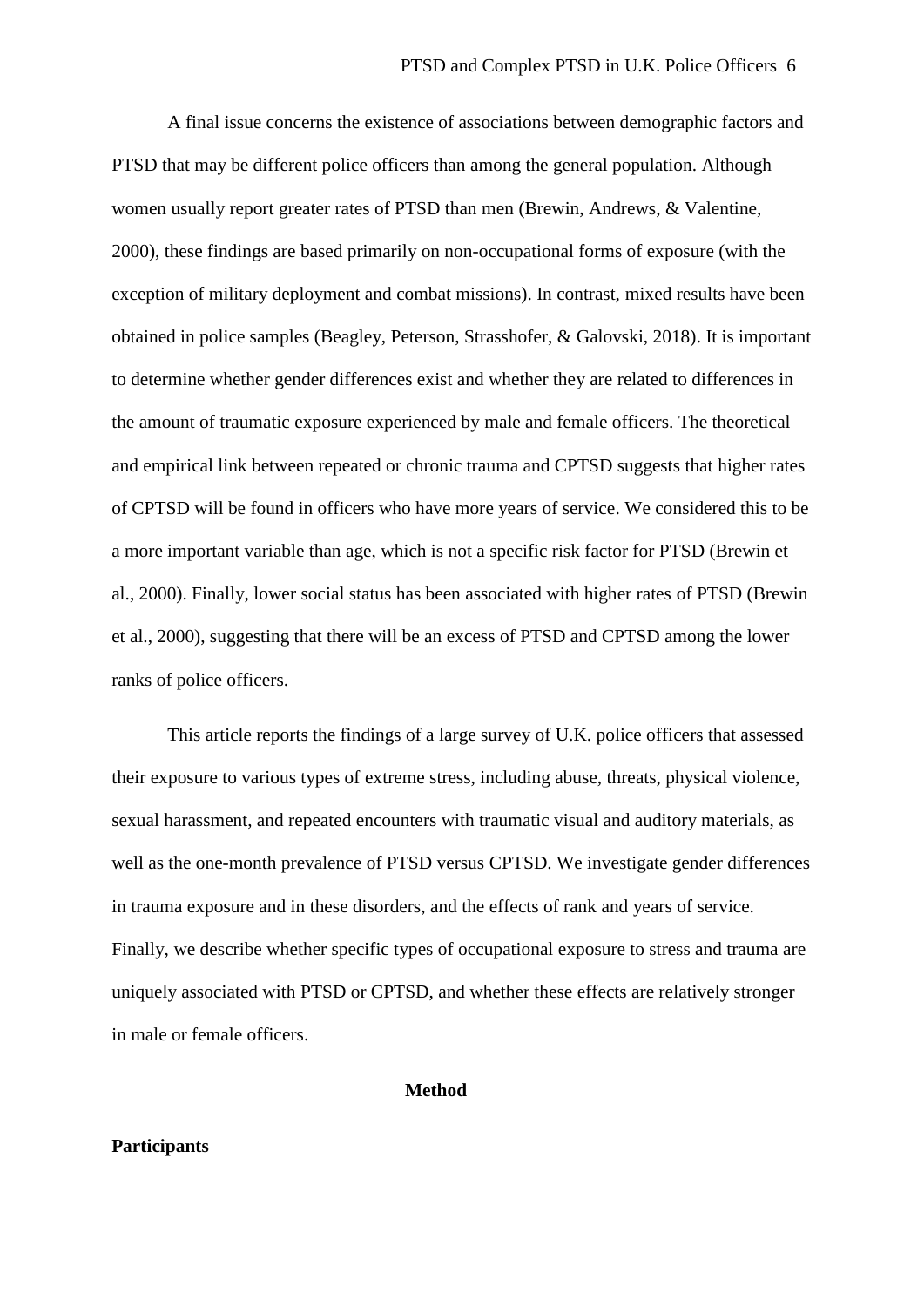An online survey was hosted between 15 October and 16 December 2018 on the website of Police Care UK, a registered charity concerned with the physical and psychological welfare of former and serving police officers and staff, volunteers, and their families. The "Policing: The Job & The Life" survey, advertised as covering issues about trauma management, wellbeing and working conditions, was disseminated via social media and official communication channels within established UK policing networks. An attempt was made to minimise selection bias by neutrality in the advertising of the survey on social media and by omitting specific mention of mental health. The survey was targeted at the population of currently employed UK Police Force officers and staff of all ranks, including community support officers and special constables. As shown in Figure 1, a raw total of 18,185 respondents from the 43 territorial police services of England and Wales as well as from Police Scotland, Police Service of Northern Ireland, British Transport Police and the National Crime Agency took part in the research. After removal of retired or non-serving police, reported age outside 18-70 years old, reported length of service over 50 years, difference between years of service and age below likely limits (<16), duplicated entry, straight-line responses to questionnaire items, and omission of explicit consent for data to be used in research, the final sample was 16,857. Due to the sampling methods it is not possible to calculate a response rate, but the eventual sample equates to 7% of all UK police officers and staff as informed by official statistics<sup>1</sup>.

For comparison with previous surveys the present report uses a base sample of 12,248 serving police officers. It includes patrol and office-based staff but excludes support staff in exclusively administrative roles as well as volunteer community support officers. Representation of police ranks was consistent with U.K. Home Office records. Government statistics indicate that  $93.4\%$  of officers are white<sup>2</sup> and ethnicity was not included as a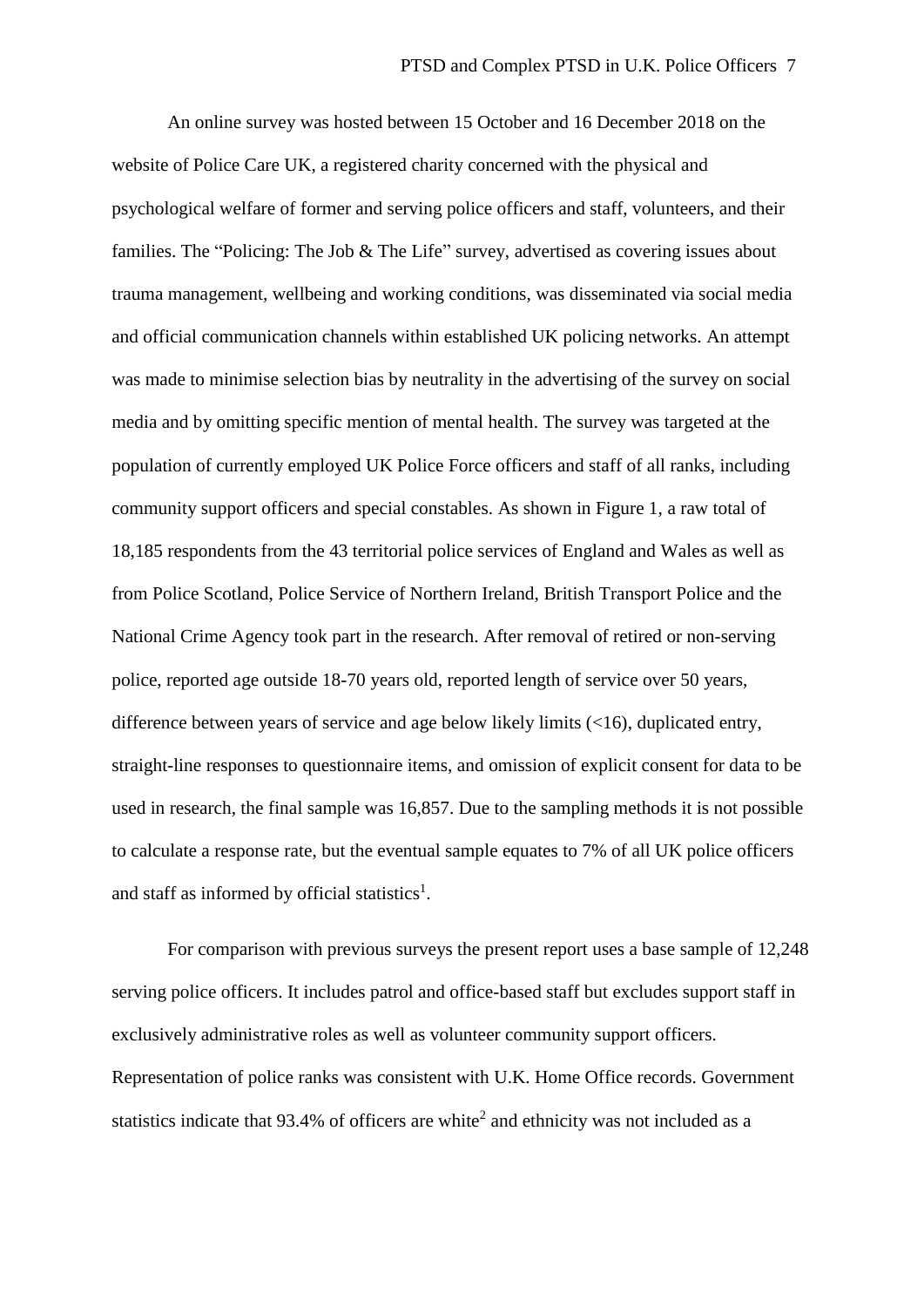variable in the study. The study was approved by the Sociology Research Ethics Committee of the University of Cambridge, UK.

#### **Measures**

Officers were asked a general trauma exposure question ("In your work with the police, have you ever experienced events which were to some extent traumatic?") and, if they said Yes, about the time of the most disturbing event. Three questions enquired about the frequency of exposure to different kinds of event: Traumatic incidents (e.g. involving fatality, serious injury, children, etc.), traumatic visual material (e.g. graphic forensic imagery, online child sexual exploitation etc.), and traumatic auditory material (e.g. emergency call handling, radio communication). These were answered on 7-point scales ranging from 1 ('never') to 7 ('all of the time'). Five further questions enquired about specific exposure at work to verbal abuse, threats, or humiliating behaviours in the last month, and to physical violence or sexual harassment in the previous twelve months. The timeframes were selected to reflect the likely differing prevalence of these experiences. These were answered on dichotomous yes/no scales.

Officers answering Yes to the general trauma exposure question completed the International Trauma Questionnaire (ITQ) (Cloitre et al., 2018) in relation to their most troubling experience. The ITQ consists of two items measuring each of the three core elements of PTSD and the three additional core elements of Complex PTSD, as well as six items measuring functional impairment. Each item refers to the past month and is measured on a 5-point scale ranging from 0 "Not at all" to 4 "Extremely". A score of 2 "Moderately" is required for an item to count toward diagnosis. The measure is psychometrically robust, and its ability to distinguish between PTSD and CPTSD has been established using confirmatory factor analysis and latent profile analysis (Cloitre et al., 2018; Ho et al., 2020; Owczarek et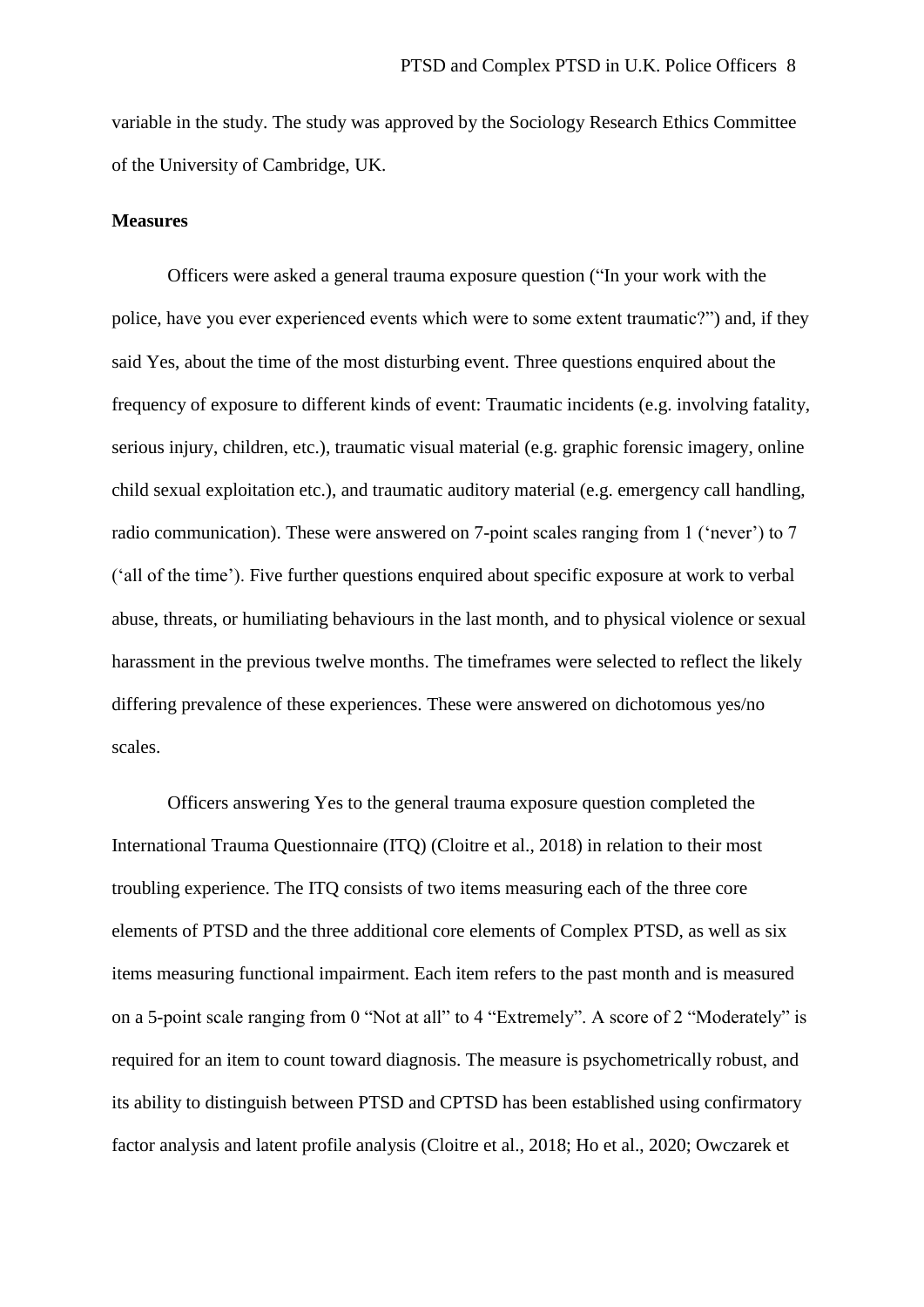al., 2019; Tian et al., 2020). A PTSD diagnosis required endorsement of at least one item measuring each of the three core features plus functional impairment. Officers additionally endorsing at least one item measuring each of the three core CPTSD features plus functional impairment were assigned a CPTSD diagnosis.

Other questions in the survey were concerned with the specific nature of the worst traumatic event, or with wellbeing and working conditions, and are not analysed here.

#### **Statistical Analysis**

Data enabling us to assess the representativeness of our sample were only available for England and Wales. Unadjusted prevalence figures for PTSD and CPTSD among our respondents from England and Wales were recalculated weighting the sample for the distribution of gender, age, and rank in the entire England and Wales force as determined by Home Office figures<sup>1</sup>. We used a 'raking' technique whereby the sampling weights are iteratively adjusted until the marginal values of the selected variables converge with the known population totals. The prevalence of PTSD increased from 7.71% to 7.97% and the prevalence of CPTSD increased from 12.79% to 13.01%. A sensitivity analysis yielded no significant differences with the regression results obtained from the corresponding unweighted dataset. In order to have comparable data from the entire United Kingdom unadjusted estimates are used in the analyses. Further sensitivity checks investigated whether rates of PTSD were affected by the response rate of a particular police service or by whether responders completed the survey early or late, but these factors had a minimal effect on the results.

The structure of the survey meant that participants not completing a given page could not progress to later questions. Thus the number of missing values increased cumulatively throughout the survey and depended on the position of the item in the survey. Symptom items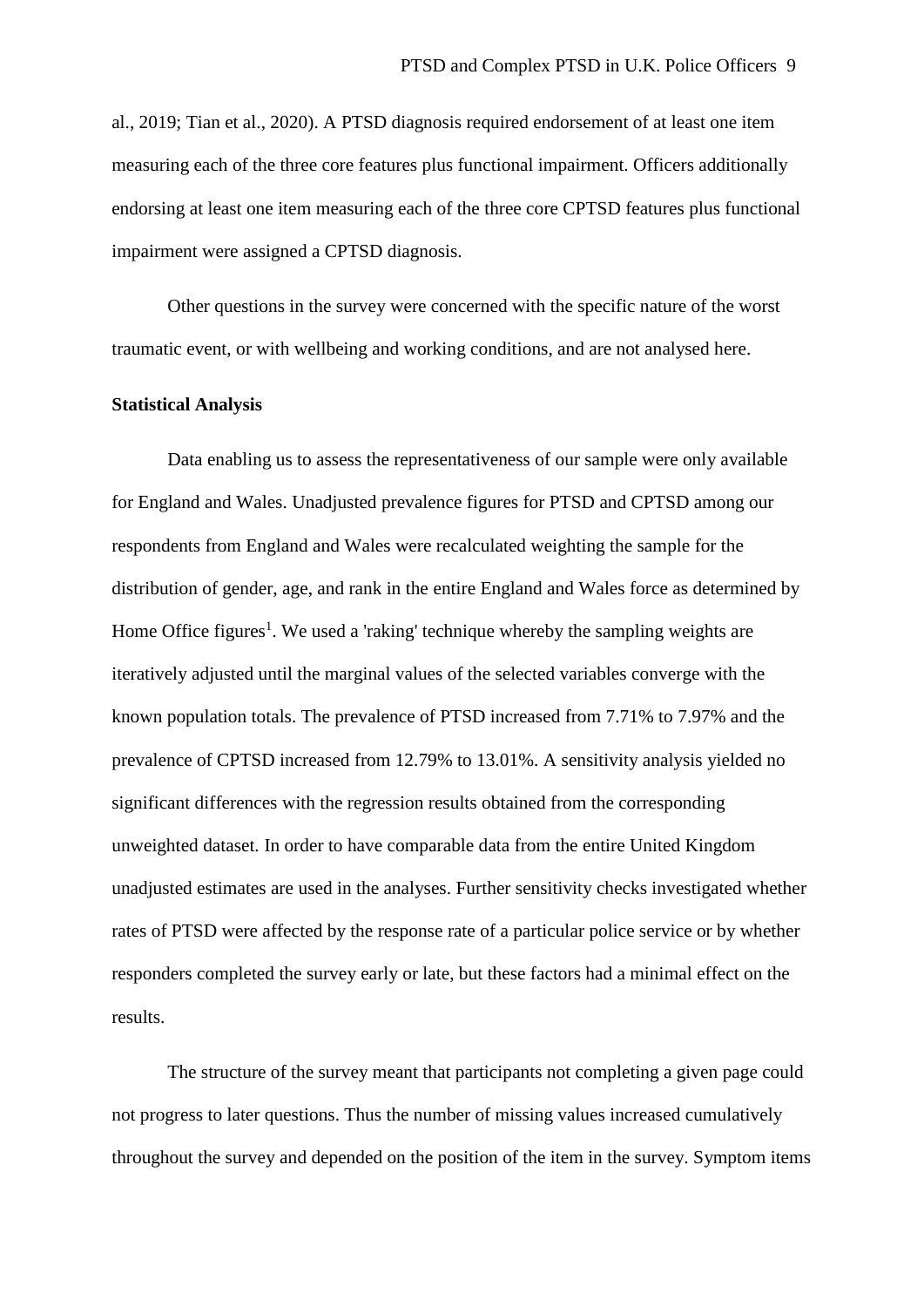occurred mid-survey. As a result, values on any specific item could be missing for three reasons: The respondent had already exited the survey through failing to answer a previous question, they specifically declined to answer that question, or they gave a don't know/prefer not to say response to the specific question. Table 1 reports these three missing value sources for each of the predictor variables in the study. The table shows that the great majority of missing values were associated with age and gender which came right at the end of the survey and consequently suffered from earlier drop-out.

The distribution of demographic variables and trauma exposure between those meeting criteria for PTSD or CPTSD relative to those receiving no PTSD diagnosis were compared individually using chi-squared tests. In order to determine which were unique predictors of disorder when controlling for all other variables, demographic characteristics and indices of trauma exposure were then simultaneously entered into multiple logistic regressions. All variables were entered with one exception. As age and length of service were very highly correlated ( $r = .78$ ,  $p < .001$ ), and the main focus of the study was on length of service, age was dropped from the regression analyses. Three separate regressions predicted (a) PTSD versus no PTSD, (b) CPTSD versus no PTSD, and (c) PTSD versus CPTSD. A set of interaction terms further explored whether any individual type of exposure was more strongly associated with PTSD among male than among female officers (or vice versa).

Multiple imputation is sometimes appropriate to compensate for missing values. However, it is recommended that values should only be imputed for predictors and not for dependent variables (von Hippel, 2007). The only remaining predictor with a significant number of missing values ( $n = 688$ ) was gender. We opted to run the multivariate analyses with and without gender to investigate whether its inclusion affected the results.

#### **Results**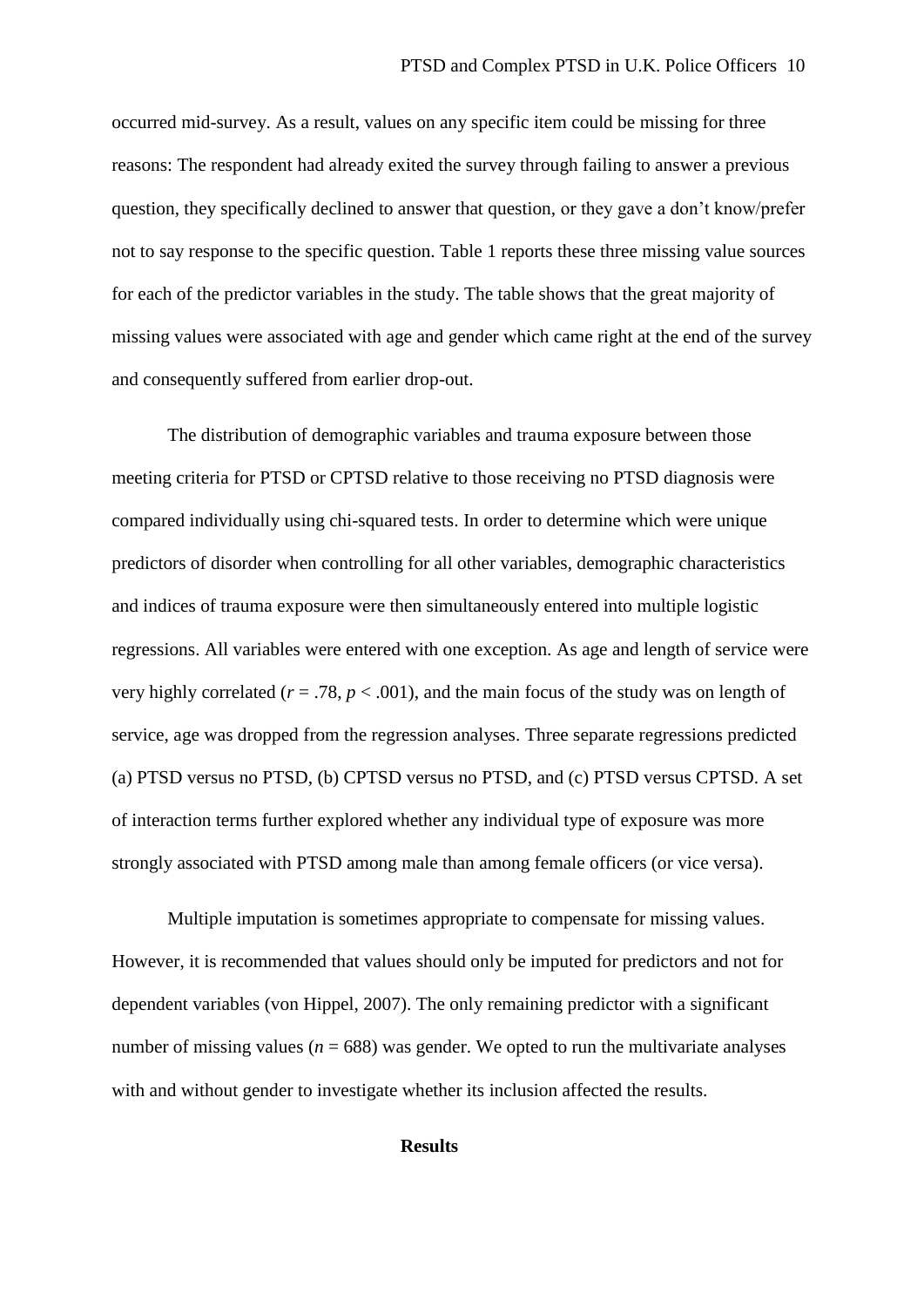As shown in Figure 1, 12.5% of the base sample had discontinued their participation in the survey by the time they were asked whether they had encountered events that were to some extent traumatic. The great majority of the remainder  $(n = 10,401)$  agreed that they had. The modal time of occurrence of the most troubling event was 1-5 years previously (35.6% of respondents). The trauma-exposed group had a mean age of 41.1 years (*SD* 8.1 years) and a mean length of service of 15.8 years (*SD* 7.4 years).

The available subset of respondents who had not exited the survey at an earlier point or specifically declined to answer the symptom questions was 9,929. Of these, 8.0% were diagnosed with PTSD, 12.6% with CPTSD, and the remaining 79.4% did not meet criteria for either disorder. Table 1 describes the demographic characteristics and exposure to trauma in these three groups, as well as in the total sample. The variables are listed in order of their appearance in the survey, and the table reports the number and nature of any missing values. All variables were associated with an altered likelihood of PTSD, Complex PTSD, and no PTSD.

Given the importance both of trauma exposure and gender, we next compared the experiences of men and women officers. Men reported being more often exposed to verbal abuse,  $\chi^2(1) = 58.12$ ,  $p < .001$ , threats,  $\chi^2(1) = 235.00$ ,  $p < .001$ , humiliating behaviours,  $\chi^2(1)$  $= 34.76, p < .001$ , and physical violence,  $\chi^2(1) = 243.12, p < .001$ , whereas women reported being exposed to more frequent traumatic incidents,  $\chi^2(6) = 55.16$ ,  $p < .001$ , traumatic visual exposure,  $\chi^2(6) = 49.28$ ,  $p < .001$ , and sexual harassment,  $\chi^2(1) = 354.72$ ,  $p < .001$ . There were no reported gender differences in exposure to traumatic auditory material,  $\chi^2(6) = 5.30$ ,  $p > .50$ .

Prior to conducting the logistic regressions we confirmed there was little evidence of multi-collinearity. The omission of age as a variable was supported by finding that there were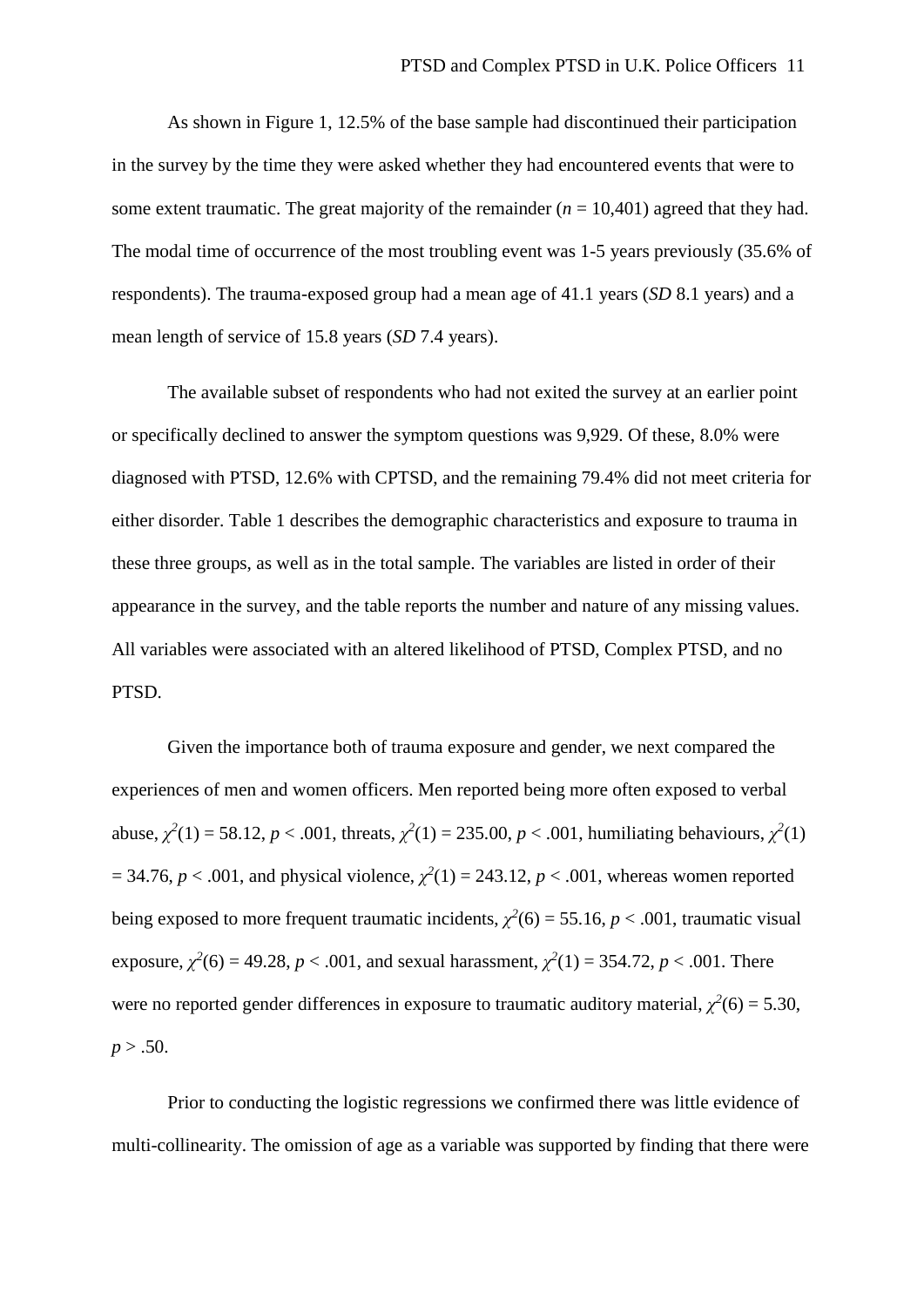no independent effects of age when controlling for years of service. Outlier assessment found a small number of cases with standardised residuals lying outside +/-2.58 *SD,* but none were beyond +/-3 and they represented no more than 0.17% of the analysed sample. Frequency of traumatic incidents, and of exposure to traumatic visual and auditory material, were treated as continuous variables in all analyses. When we assessed all variables as predictors of PTSD vs. no PTSD the overall model was highly significant,  $\chi^2(15) = 210.40$ ,  $p < .001$ , Nagelkerke  $R<sup>2</sup> = 0.06$ . As shown in Table 2, significant predictors of PTSD included higher frequency of exposure to traumatic incidents and traumatic visual material, exposure to humiliating behaviours and sexual harassment, and male gender. Interactions of gender with the different forms of exposure were tested separately in a second step but none were significant and they are excluded from the model reported here. When we excluded gender from the regression the results remained the same except that the OR for the effect of sexual harassment decreased from 1.34 to 1.25 and was no longer significant.

When predicting CPTSD vs. no PTSD the overall model was highly significant,  $\chi^2(15) = 487.11, p < .001$ , Nagelkerke  $R^2 = .10$ . As shown in Table 3, significant predictors of CPTSD included more years of service, lowest rank (constable), exposure to more traumatic incidents and to more traumatic visual and auditory material, exposure to humiliating behaviours and sexual harassment, and male gender. Exposure to verbal abuse had a slight protective effect. Interactions of gender with the different forms of exposure were tested separately in a second step, but none were significant and they are excluded from the model reported here. When we excluded gender from the regression the pattern of results did not change.

A final logistic regression assessed the predictors of PTSD vs. CPTSD. The overall model was significant,  $\chi^2(15) = 25.53$ ,  $p = .043$ , Nagelkerke  $R^2 = .02$ . Individual predictors were:  $20+$  years of service' experience compared to the reference category of 0-4 years, OR =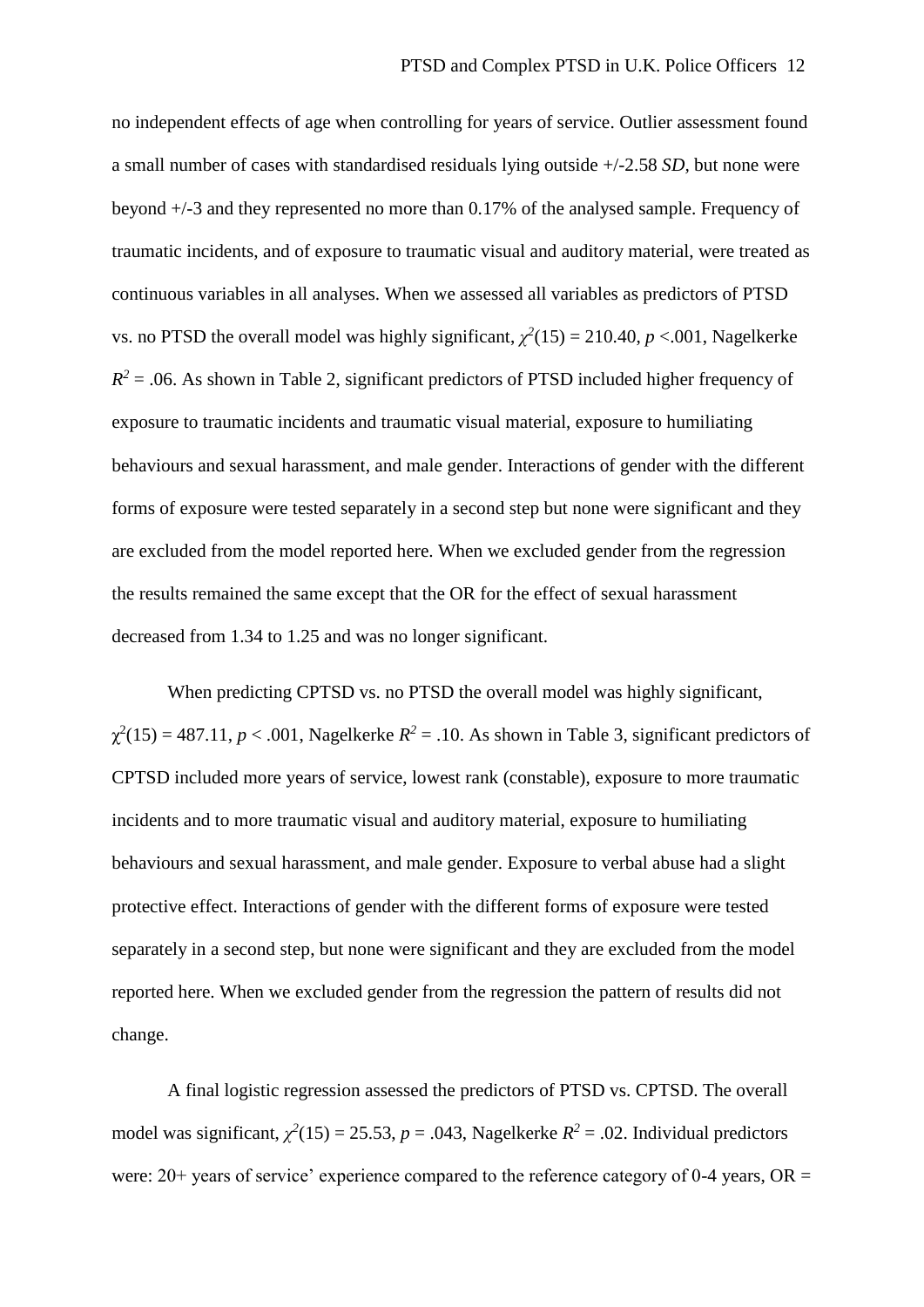1.66 [CI 1.09 – 2.54],  $p = .019$ , rank of inspector or above compared to the lowest rank, OR = 0.61 [CI .41 - .92],  $p = .017$ , exposure to humiliating behaviours,  $OR = 1.28$  [CI 1.01 - 1.62], *p* = .040, and sexual harassment, OR = 1.32 [CI 1.00 – 1.74], *p* = .048. When we excluded gender from the regression the pattern of results did not change.

#### **Discussion**

The prevalence of mental ill health within the emergency services is likely to fluctuate over time due to changes in working practices and responsibilities, staffing levels, and societal developments that may impact on recruitment and the relationship between public and police. Such factors may also differentially impact police officers working in specific geographical areas or who undertake specific sorts of duty. With these caveats in mind, the current study provides the most comprehensive assessment of PTSD prevalence that has yet been reported among police officers. The combined prevalence of PTSD and CPTSD (20.6%) is high compared to the international average of 14.2% reported in a recent meta-analysis (Syed et al., 2020) although it falls well within the range identified by previous studies.

The one-month prevalence obtained is noticeably higher than in nationally representative population studies using ICD-11: In the United States rates of 3.4% (PTSD) and 3.5% (CPTSD) were reported (Cloitre et al., 2019); in Israel rates were 9.0% (PTSD) and 2.6% (CPTSD) (Ben-Ezra et al., 2018); in Germany rates were 1.5% (PTSD) and 0.5% (CPTSD) (Maercker, Hecker, Augsburger, & Kliem, 2018). More importantly, we found the excess of CPTSD in police officers predicted by its theoretical basis in exposure to chronic and repeated stress.

**A**lthough all variables were associated with a differential likelihood of PTSD, CPTSD, or not PTSD in bivariate analyses, consistent with previous research on traumatic exposure (Violanti et al., 2017), there were unique demographic and exposure-based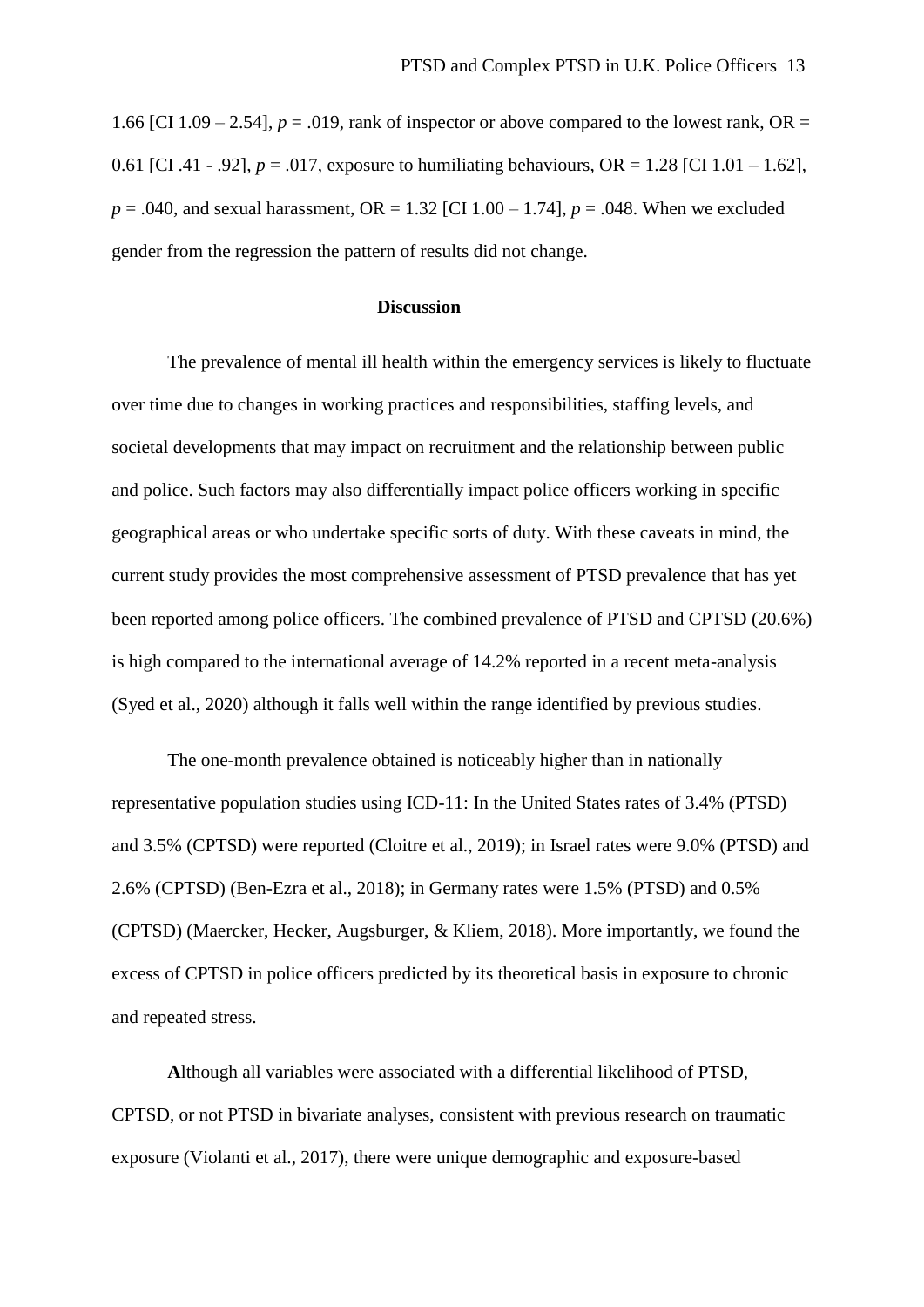predictors of the two conditions. For PTSD and CPTSD, these included male gender and a high frequency of everyday exposure to traumatic events and visual material. Exposure to verbal abuse, threats, physical violence, or traumatic auditory material did not appear to confer unique additional risk, perhaps because these experiences were commonplace or regarded as an expected part of the job.

In contrast, exposure to humiliating behaviours in the past month and to sexual harassment in the past year were unique predictors. The impact of humiliating behaviours may reflect the well-documented association between PTSD and shame (Lopez-Castro, Saraiya, Zumberg-Smith, & Dambreville, 2019). Importantly, shame was found in one study to predict the development of PTSD over and above levels of initial symptoms, suggesting that such experiences continue to be toxic for months after they have occurred (Andrews, Brewin, Rose, & Kirk, 2000). One mechanism that could account for this is rumination, which is a predictor of PTSD symptoms such as intrusive memories both in naturalistic (Michael, Halligan, Clark, & Ehlers, 2007) and experimental (Ball & Brewin, 2012) studies. Sexual harassment, although sometimes not considered to be a traumatic stressor that meets criteria for a DSM PTSD diagnosis, has been shown to be more prevalent in traditionally male organisations (Sbraga & O'Donohue, 2000). It is strongly associated with PTSD symptoms (Avina & O'Donohue, 2002), including in military samples (Wolfe et al., 1998). This may also be because of its potential to induce shame (Yoon, Funk, & Kropf, 2010).

Unique predictors that differentiated CPTSD from PTSD were greater years of experience, lowest rank, and exposure to humiliating behaviours and sexual harassment. The implication is that within police samples there are relatively few specific categories of traumatic exposure that determine which disorder develops. The data support a cumulative burden model in which increasing years of continual exposure gradually reduce resistance. This pattern of developing PTSD gradually rather than in response to a single overwhelming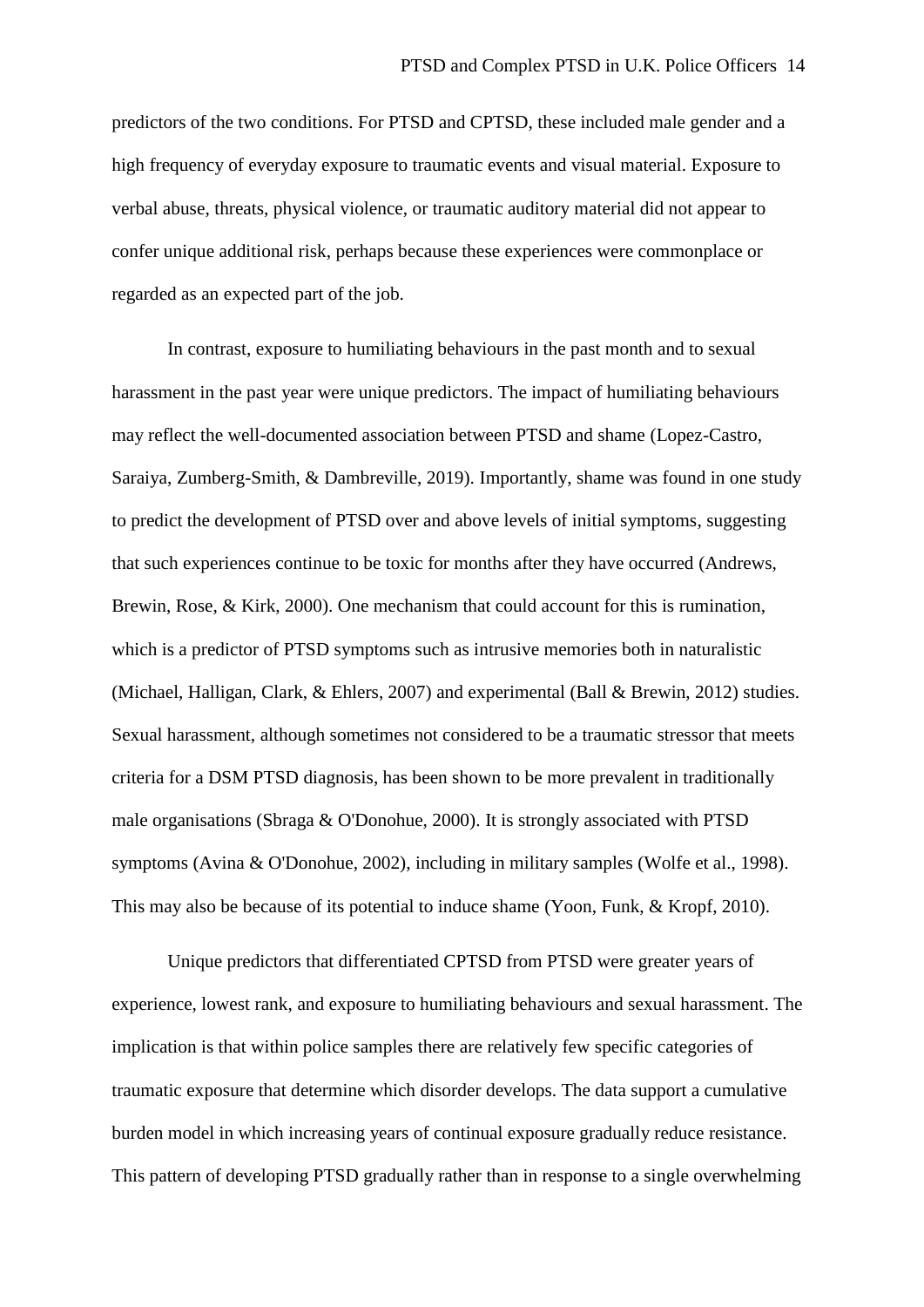events has frequently been noted, for example in the literature on delayed-onset PTSD (Andrews, Brewin, Stewart, Philpott, & Hejdenberg, 2009). A number of biological mechanisms, for example sensitisation and kindling, have been put forward to account for this process (Post, Weiss, Smith, Li, & McCann, 1997; Yehuda, 1997). Given that CPTSD may increase the probability of retirement or medical discharge, it is possible that the effect of length of service is an underestimate. Our findings suggest that particular care should be taken to assess long-serving officers who have not been promoted for cumulative levels of trauma exposure and PTSD symptoms, as well as to monitor officers who have felt humiliated or sexually harassed.

There are a number of other occupational health implications for police forces. CPTSD is a newly defined condition and there are as yet no clinical trials evaluating interventions for its treatment. However, the NICE Guideline indicates that CPTSD may require longer and more intensive treatment than PTSD. The presence of sometimes severe difficulties in emotion regulation means that in some cases a phase-based approach to trauma treatment may be desirable in which these problems are addressed at the outset so that the person is better able to tolerate a specific focus on the traumatic events. One example is skills training in affect and interpersonal regulation (STAIR) (Cloitre et al., 2010). More generally health provision for CPTSD is likely to need a flexible, multi-modular approach that for some individuals will go beyond standard trauma-focussed treatment (Karatzias & Cloitre, 2019). Assessing the local prevalence of PTSD and CPTSD, and their relative frequency in different branches of police work, will be important for planning such interventions.

The primary limitation of the study was the unknown response rate which enjoins caution about the overall prevalence rates of trauma exposure and PTSD that were obtained. However, representativeness checks on the England and Wales data suggested prevalence rates were, if anything, slightly underestimated, and sensitivity checks did not indicate that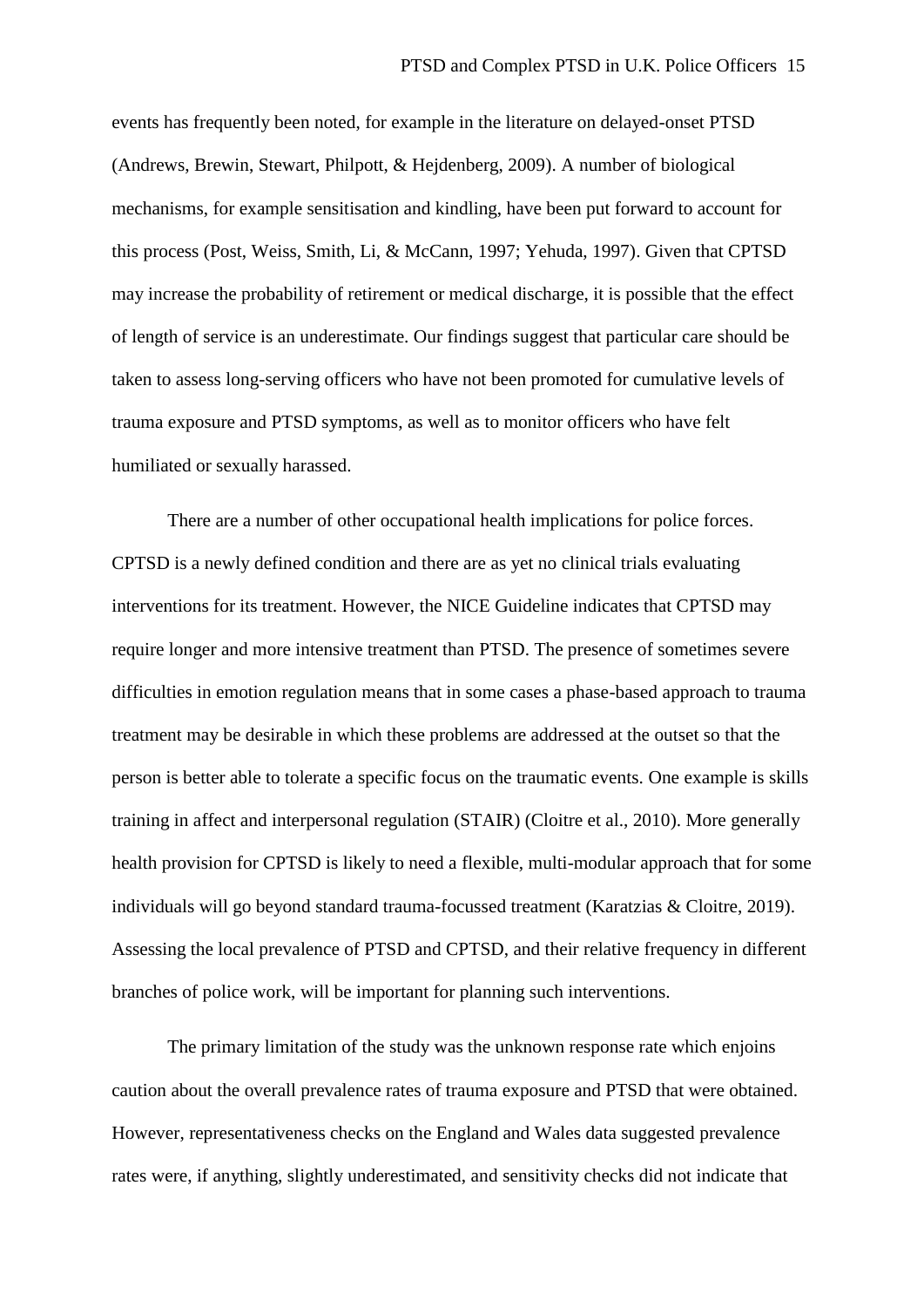the response rate of a particular police service was associated with prevalence. It should also be noted that the mental health content of the survey was not advertised and the prevalence rate of PTSD fell well within previous estimates. There is less reason to be cautious about the effects of any selection bias on relative levels of PTSD and CPTSD, or on the associations with most of the risk factors that were documented. Other limitations include the difficulty in measuring the intensity of the different forms of trauma exposure with so many separate potential incidents, and the absence of measures of other types of traumatic stress and prior individual susceptibility to disorder.

Unusually, male officers were more at risk of PTSD and CPTSD, reflecting previous heterogeneity in gender differences for this disorder among police samples (Beagley et al., 2018). Our data suggested that this was partly due to a greater exposure to humiliating behaviours, one of the most toxic forms of experience. However, our reliance on self-report measures may have introduced some bias, and may have accounted for the particularly strong effect size associated with this variable. This is an important topic for further exploration. It also cannot be ruled out that there may have been selection biases operating either with entry to the survey or at various career stages.

These limitations notwithstanding, the survey provides the most comprehensive estimate to date of levels of PTSD within police officers, and is the first to assess ICD-11 diagnoses in an occupational group. It is also the first to validate the inclusion of repeated indirect exposure to traumatic material in an occupational context within DSM-5 Criterion A. The distinction between PTSD and complex PTSD introduced by ICD-11 was shown to be relevant to this highly trauma-exposed group, and it has important implications for mental health planning within the emergency services more generally.

#### **Footnotes**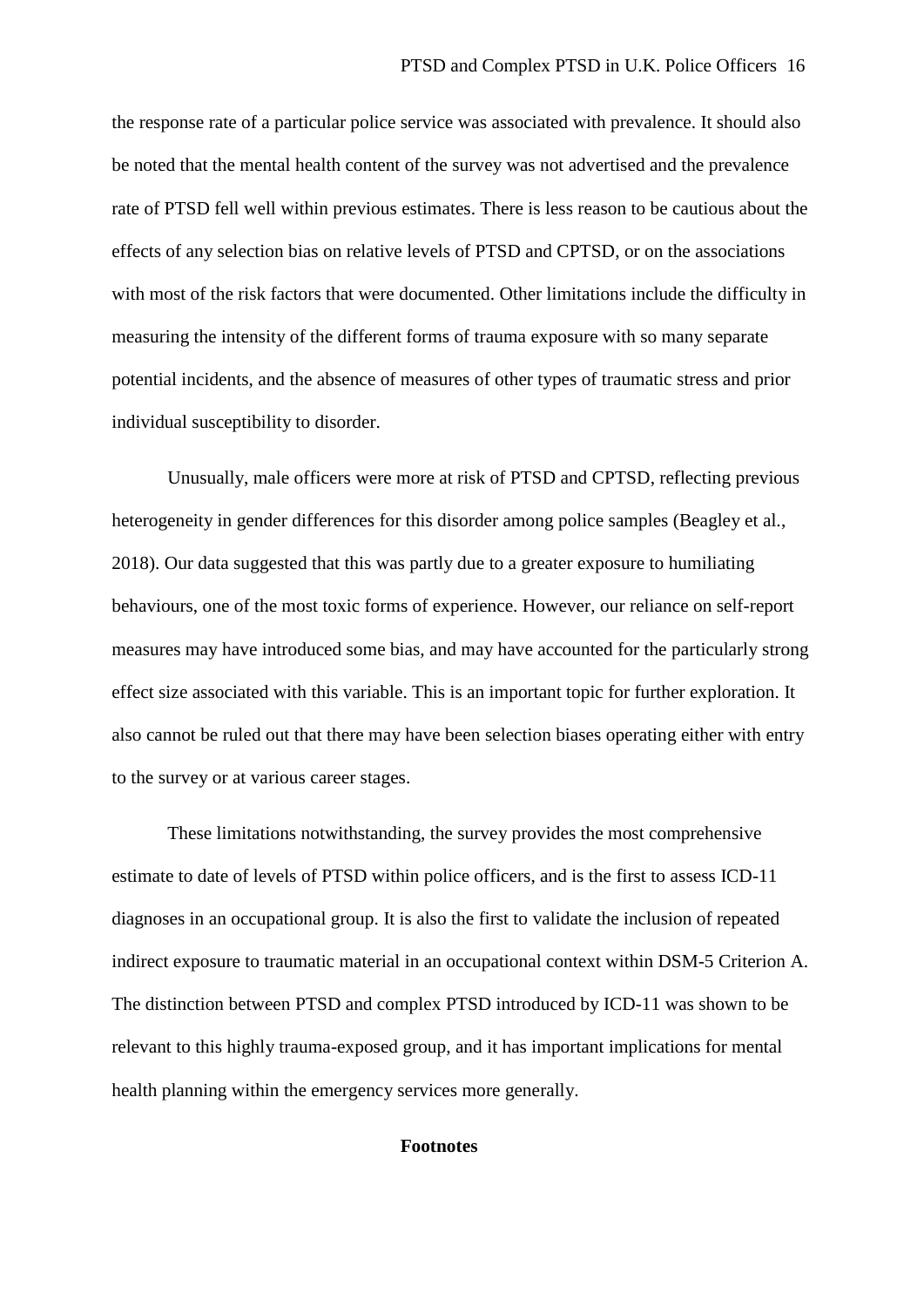- 1. The overall response rate was calculated over an estimate total of police officers and staff from England and Wales as of March 2018 (according to Home Office records available at www.gov.uk/government/statistics/police-workforce-open-data-tables), from Police Scotland as of May 2018 (according to Scottish Government records available at www.scotland.police.uk/access-to-information/freedom-ofinformation/disclosure-log/0/2018/may/18-0923) and from the Police Service of Northern Ireland as of April 2019 (according to PSNI records available at www.psni.police.uk/inside-psni/Statistics/strength-of-police-service-statistics).
- 2. Downloaded 08/28/2019 from [https://www.ethnicity-facts](https://www.ethnicity-facts-figures.service.gov.uk/workforce-and-business/workforce-diversity/police-workforce/latest#by-ethnicity)[figures.service.gov.uk/workforce-and-business/workforce-diversity/police](https://www.ethnicity-facts-figures.service.gov.uk/workforce-and-business/workforce-diversity/police-workforce/latest#by-ethnicity)[workforce/latest#by-ethnicity](https://www.ethnicity-facts-figures.service.gov.uk/workforce-and-business/workforce-diversity/police-workforce/latest#by-ethnicity)

#### **Conflicts of interest**

None to declare

#### **Ethics**

The authors assert that all procedures contributing to this work comply with the ethical standards of the relevant national and institutional committees on human experimentation and with the Helsinki Declaration of 1975, as revised in 2008.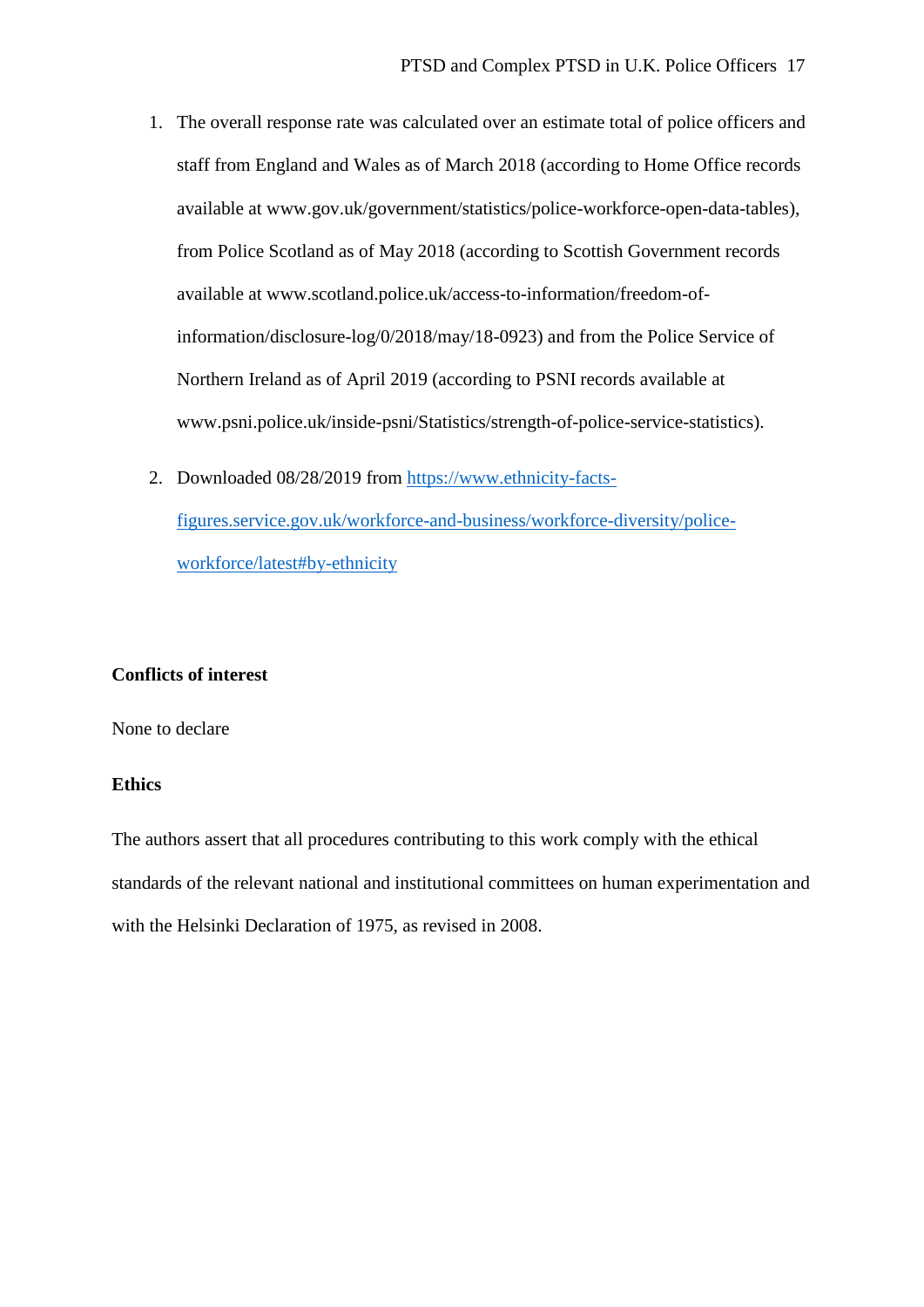#### **References**

- American Psychiatric Association. (2000). *Diagnostic and Statistical Manual of Mental Disorders (4th ed., Text revision)*. Washington, DC: American Psychiatric Association.
- American Psychiatric Association. (2013). *Diagnostic and statistical manual of mental disorders (5th ed.)*. Washington, DC: American Psychiatric Association.
- Andrews, B., Brewin, C. R., Rose, S., & Kirk, M. (2000). Predicting PTSD symptoms in victims of violent crime: The role of shame, anger, and childhood abuse. *Journal of Abnormal Psychology, 109*, 69-73. doi:10.1037//0021-843x.109.1.69
- Andrews, B., Brewin, C. R., Stewart, L., Philpott, R., & Hejdenberg, J. (2009). Comparison of immediate-onset and delayed-onset posttraumatic stress disorder in military veterans. *Journal of Abnormal Psychology, 118*, 767-777. doi:10.1037/a0017203
- Asmundson, G. J. G., & Stapleton, J. A. (2008). Associations between dimensions of anxiety sensitivity and PTSD symptom clusters in active-duty police officers. *Cognitive Behaviour Therapy, 37*, 66-75. doi:10.1080/16506070801969005
- Avina, C., & O'Donohue, W. (2002). Sexual harassment and PTSD: Is sexual harassment diagnosable trauma? *Journal of Traumatic Stress, 15*, 69-75. doi:10.1023/a:1014387429057
- Ball, S. C., & Brewin, C. R. (2012). The effect of rumination on intrusive images and mood: An experimental investigation using the trauma film paradigm. *Journal of Experimental Psychopathology, 3*, 297-309. doi:10.5127/jep.019511
- Beagley, M. C., Peterson, Z. D., Strasshofer, D. R., & Galovski, T. E. (2018). Sex differences in posttraumatic stress and depressive symptoms in police officers following exposure to violence in Ferguson: The moderating effect of empathy. *Policing-an International*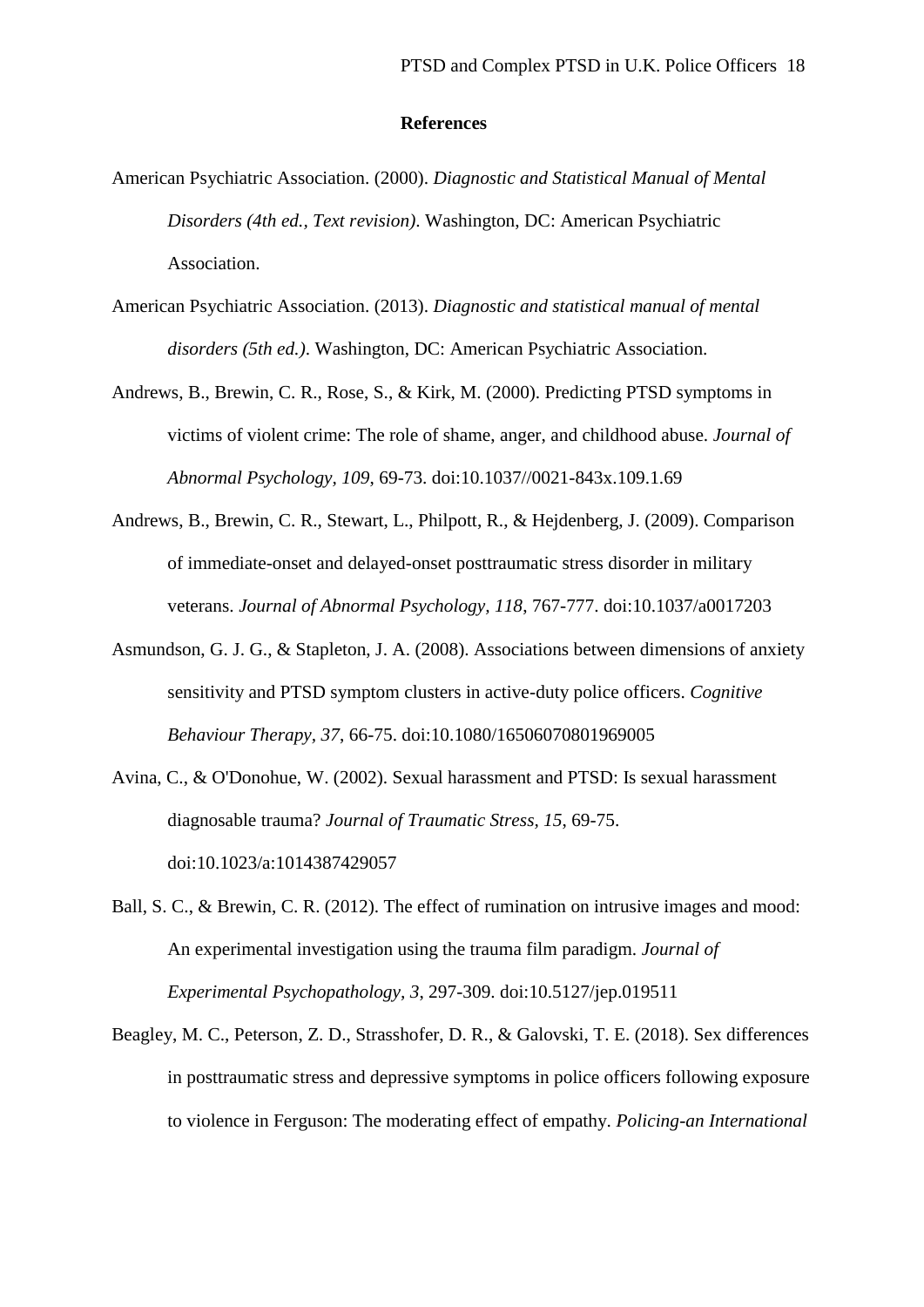*Journal of Police Strategies & Management, 41*, 623-635. doi:10.1108/pijpsm-01- 2017-0007

- Ben-Ezra, M., Karatzias, T., Hyland, P., Brewin, C. R., Cloitre, M., Bisson, J. I., . . . Shevlin, M. (2018). Posttraumatic stress disorder (PTSD) and complex PTSD (CPTSD) as per ICD-11 proposals: A population study in Israel. *Depression and Anxiety, 35*, 264-274. doi:10.1002/da.22723
- Brewin, C. R. (2019). Complex posttraumatic stress disorder: A new diagnosis in ICD-11. *BJPsych Advances*. doi:10.1192/bja.2019.48
- Brewin, C. R., Andrews, B., & Valentine, J. D. (2000). Meta-analysis of risk factors for posttraumatic stress disorder in trauma-exposed adults. *Journal of Consulting and Clinical Psychology, 68*, 748-766. doi:10.1037//0022-006x.68.5.748
- Brewin, C. R., Cloitre, M., Hyland, P., Shevlin, M., Maercker, A., Bryant, R. A., . . . Reed, G. M. (2017). A review of current evidence regarding the ICD-11 proposals for diagnosing PTSD and complex PTSD. *Clinical Psychology Review, 58*, 1-15. doi:10.1016/j.cpr.2017.09.001
- Carlier, I. V. E., Lamberts, R. D., & Gersons, B. P. R. (1997). Risk factors for posttraumatic stress symptomatology in police officers: A prospective analysis. *Journal of Nervous and Mental Disease, 185*, 498-506. doi:10.1097/00005053-199708000-00004
- Chopko, B. A., & Schwartz, R. C. (2012). Correlates of career traumatization and symptomatology among active-duty police officers. *Criminal Justice Studies, 25*, 83- 95. doi:10.1080/1478601X.2012.657905
- Cloitre, M., Hyland, P., Bisson, J. I., Brewin, C. R., Roberts, N. P., Karatzias, T., & Shevlin, M. (2019). ICD-11 PTSD and Complex PTSD in the United States: A populationbased study. *Journal of Traumatic Stress, 32*, 833-842. doi:10.1002/jts.22454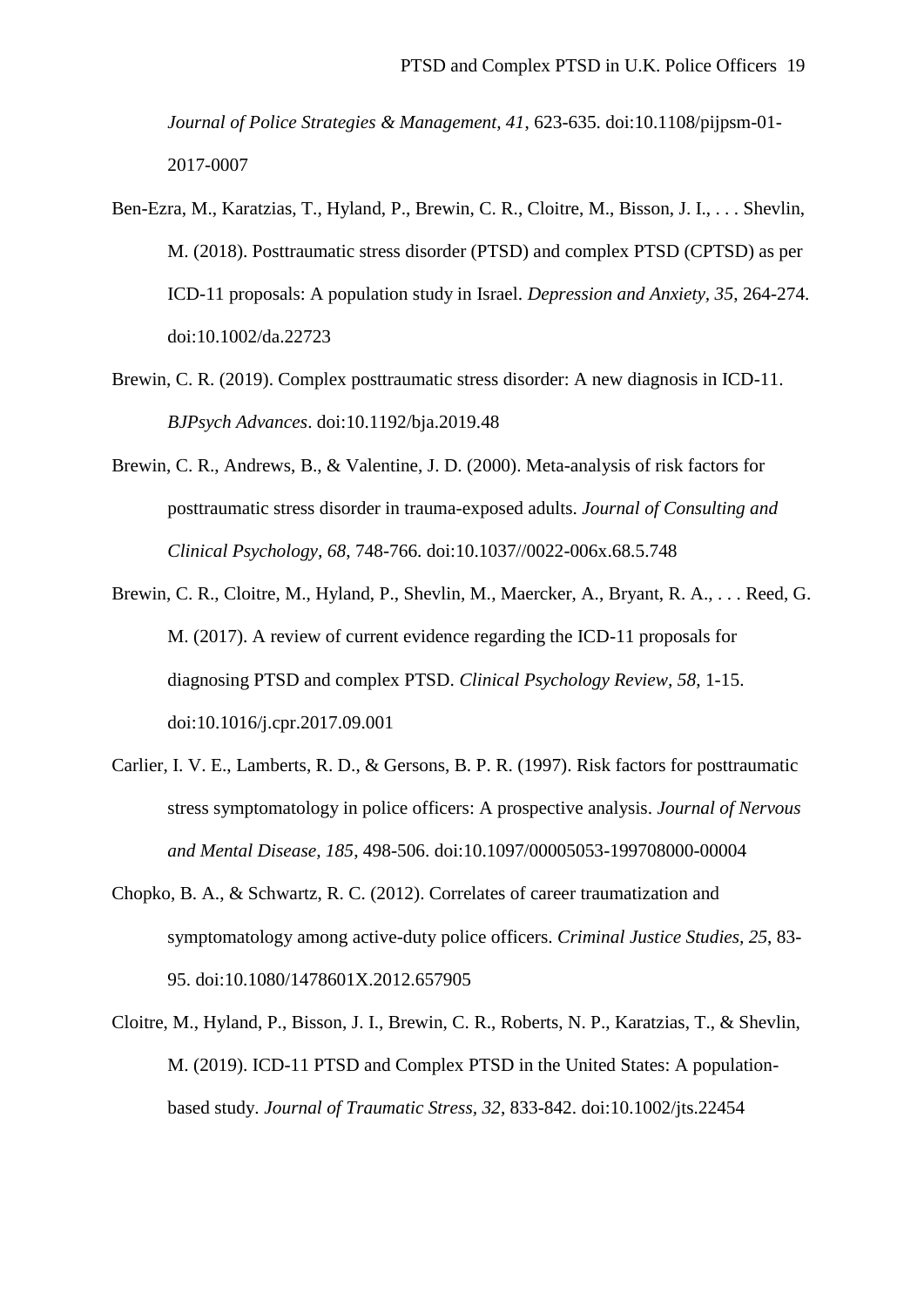Cloitre, M., Shevlin, M., Brewin, C. R., Bisson, J. I., Roberts, N. P., Maercker, A., . . . Hyland, P. (2018). The International Trauma Questionnaire: development of a selfreport measure of ICD-11 PTSD and complex PTSD. *Acta Psychiatrica Scandinavica, 138*, 536-546. doi:10.1111/acps.12956

Cloitre, M., Stovall-McClough, K. C., Nooner, K., Zorbas, P., Cherry, S., Jackson, C. L., . . . Petkova, E. (2010). Treatment for PTSD related to childhood abuse: A randomized controlled trial. *American Journal of Psychiatry, 167*, 915-924. doi:10.1176/appi.ajp.2010.09081247

- Courtois, C. A., & Ford, J. D. (2013). *Treatment of complex trauma: A sequenced, relationship-based approach*: New York: Guilford.
- Hartley, T. A., Violanti, J. M., Sarkisian, K., Andrew, M. E., & Burchfiel, C. M. (2013). PTSD symptoms among police officers: associations with frequency, recency, and types of traumatic events. *International Journal of Emergency Mental Health, 15*, 241-253.
- Herman, J. L. (1992). Complex PTSD A syndrome in survivors of prolonged and repeated trauma. *Journal of Traumatic Stress, 5*, 377-391. doi:10.1002/jts.2490050305
- Ho, G. W. K., Hyland, P., Shevlin, M., Chien, W. T., Inoue, S., Yang, P. J., . . . Karatzias, T. (2020). The validity of ICD-11 PTSD and Complex PTSD in East Asian cultures: findings with young adults from China, Hong Kong, Japan, and Taiwan. *European Journal of Psychotraumatology, 11*. doi:10.1080/20008198.2020.1717826
- Karatzias, T., & Cloitre, M. (2019). Treating adults with complex posttraumatic stress disorder using a modular approach to treatment: Rationale, evidence, and directions for future research. *Journal of Traumatic Stress, 32*, 870-876. doi:10.1002/jts.22457
- Karatzias, T., Hyland, P., Bradley, A., Cloitre, M., Roberts, N. P., Bisson, J. I., & Shevlin, M. (2019). Risk factors and comorbidity of ICD-11 PTSD and complex PTSD: Findings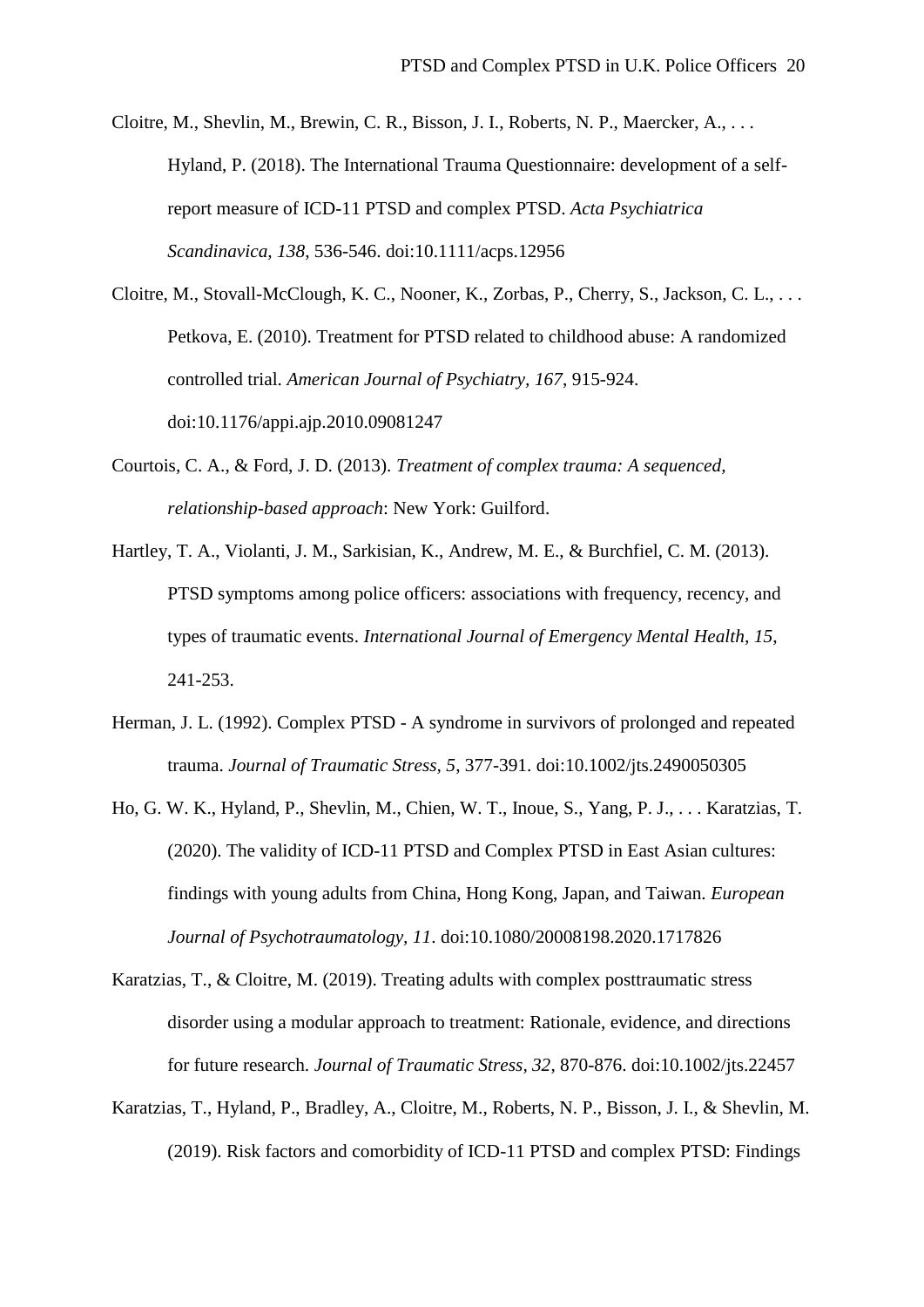from a trauma-exposed population based sample of adults in the United Kingdom. *Depression and Anxiety, 36*, 887-894. doi:10.1002/da.22934

- Lopez-Castro, T., Saraiya, T., Zumberg-Smith, K., & Dambreville, N. (2019). Association between shame and posttraumatic stress disorder: A meta-analysis. *Journal of Traumatic Stress, 32*, 484-495. doi:10.1002/jts.22411
- Maercker, A., Brewin, C. R., Bryant, R. A., Cloitre, M., van Ommeren, M., Jones, L. M., ... Reed, G. M. (2013). Diagnosis and classification of disorders specifically associated with stress: proposals for ICD-11. *World Psychiatry, 12*, 198-206. doi:10.1002/wps.20057
- Maercker, A., Hecker, T., Augsburger, M., & Kliem, S. (2018). ICD-11 prevalence rates of posttraumatic stress disorder and complex posttraumtic stress disorder in a German nationwide sample. *Journal of Nervous and Mental Disease, 206*, 270-276. doi:10.1097/NMD.0000000000000790
- Michael, T., Halligan, S. L., Clark, D. M., & Ehlers, A. (2007). Rumination in posttraumatic stress disorder. *Depression and Anxiety, 24*, 307-317. doi:10.1002/da.20228
- National Institute of Health and Care Excellence. (2018). Post-traumatic stress disorder. Retrieved from<https://www.nice.org.uk/guidance/ng116> 16 February 2019
- Nielsen, M. B., Tangen, T., Idsoe, T., Matthiesen, S. B., & Mageroy, N. (2015). Posttraumatic stress disorder as a consequence of bullying at work and at school. A literature review and meta-analysis. *Aggression and Violent Behavior, 21*, 17-24. doi:10.1016/j.avb.2015.01.001
- Owczarek, M., Ben-Ezra, M., Karatzias, T., Hyland, P., Vallieres, F., & Shevlin, M. (2019). Testing the factor structure of the International Trauma Questionnaire (ITQ) in African community samples from Kenya, Ghana, and Nigeria. *Journal of Loss & Trauma*. doi:10.1080/15325024.2019.1689718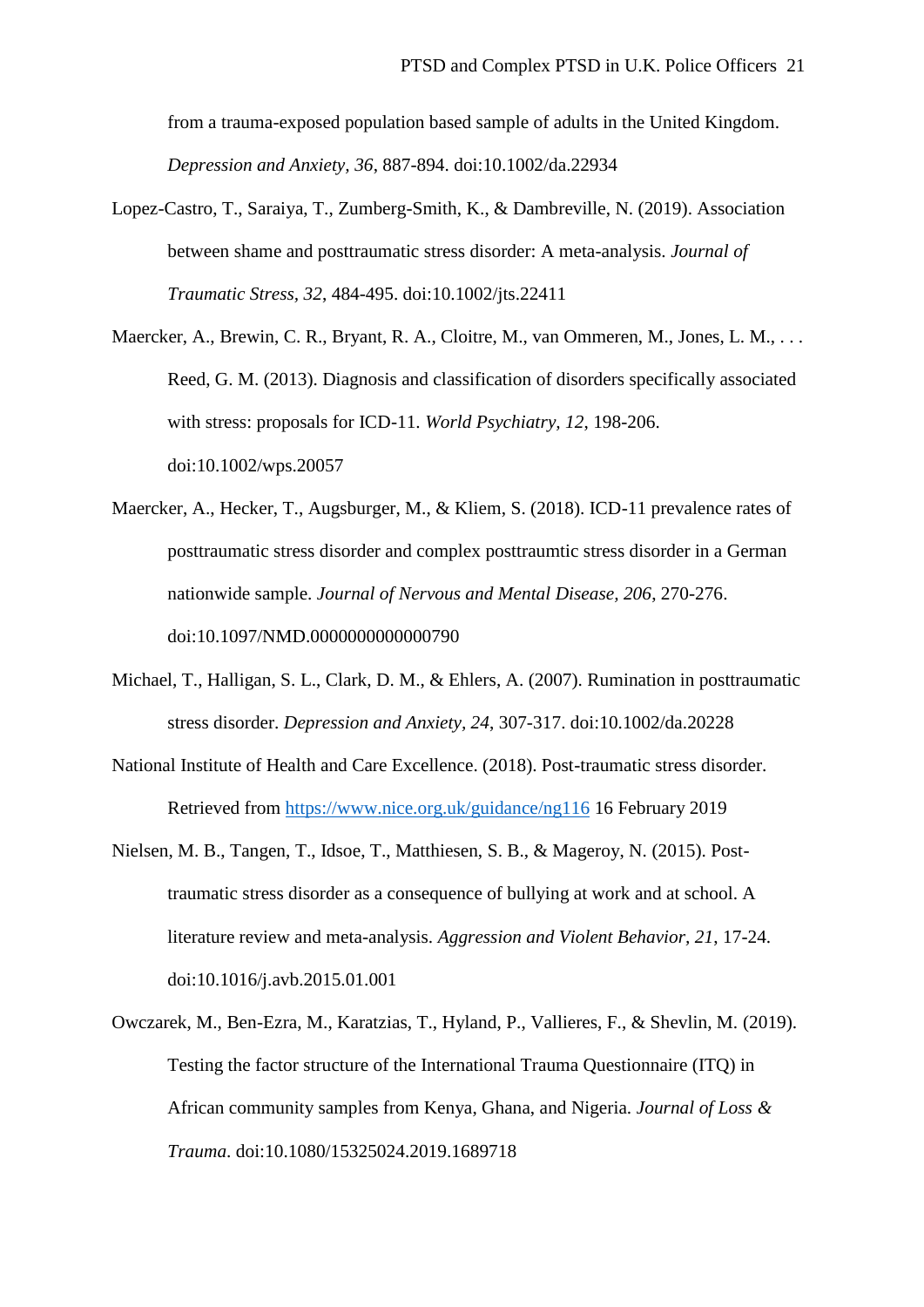- Pelcovitz, D., van der Kolk, B., Roth, S., Mandel, F., Kaplan, S., & Resick, P. (1997). Development of a criteria set and a structured interview for disorders of extreme stress (SIDES). *Journal of Traumatic Stress, 10*, 3-16. doi:10.1002/jts.2490100103
- Post, R. M., Weiss, S. R. B., Smith, M., Li, H., & McCann, U. (1997). Kindling versus quenching - Implications for the evolution and treatment of posttraumatic stress disorder. In R. Yehuda & A. C. McFarlane (Eds.), *Psychobiology of Posttraumatic Stress Disorder* (Vol. 821, pp. 285-295).
- Robinson, H. M., Sigman, M. R., & Wilson, J. P. (1997). Duty-related stressors and PTSD symptoms in suburban police officers. *Psychological Reports, 81*, 835-845. doi:10.2466/pr0.1997.81.3.835
- Sbraga, T. P., & O'Donohue, W. (2000). Sexual harassment. *Annual Review of Sex Research, 11*, 258-285.
- Skogstad, M., Skorstad, M., Lie, A., Conradi, H. S., Heir, T., & Weisaeth, L. (2013). Workrelated post-traumatic stress disorder. *Occupational Medicine, 63*, 175-182. doi:10.1093/occmed/kqt003
- Soames, L. (2018). *Post-traumatic stress and resilience in police officers.* (Unpublished MSc thesis), University of Suffolk.
- Stephens, C., & Miller, I. (1998). Traumatic experiences and post-traumatic stress disorder in the New Zealand police *Policing: An International Journal, 21*, 178-191. doi: 10.1108/13639519810206664
- Syed, S., Ashwick, R., Schlosser, M., Jones, R., Rowe, S., & Billings, J. (2020). Global prevalence and risk factors for mental health problems in police personnel: a systematic review and meta-analysis. *Occupational and Environmental Medicine*. doi:10.1136/oemed-2020-106498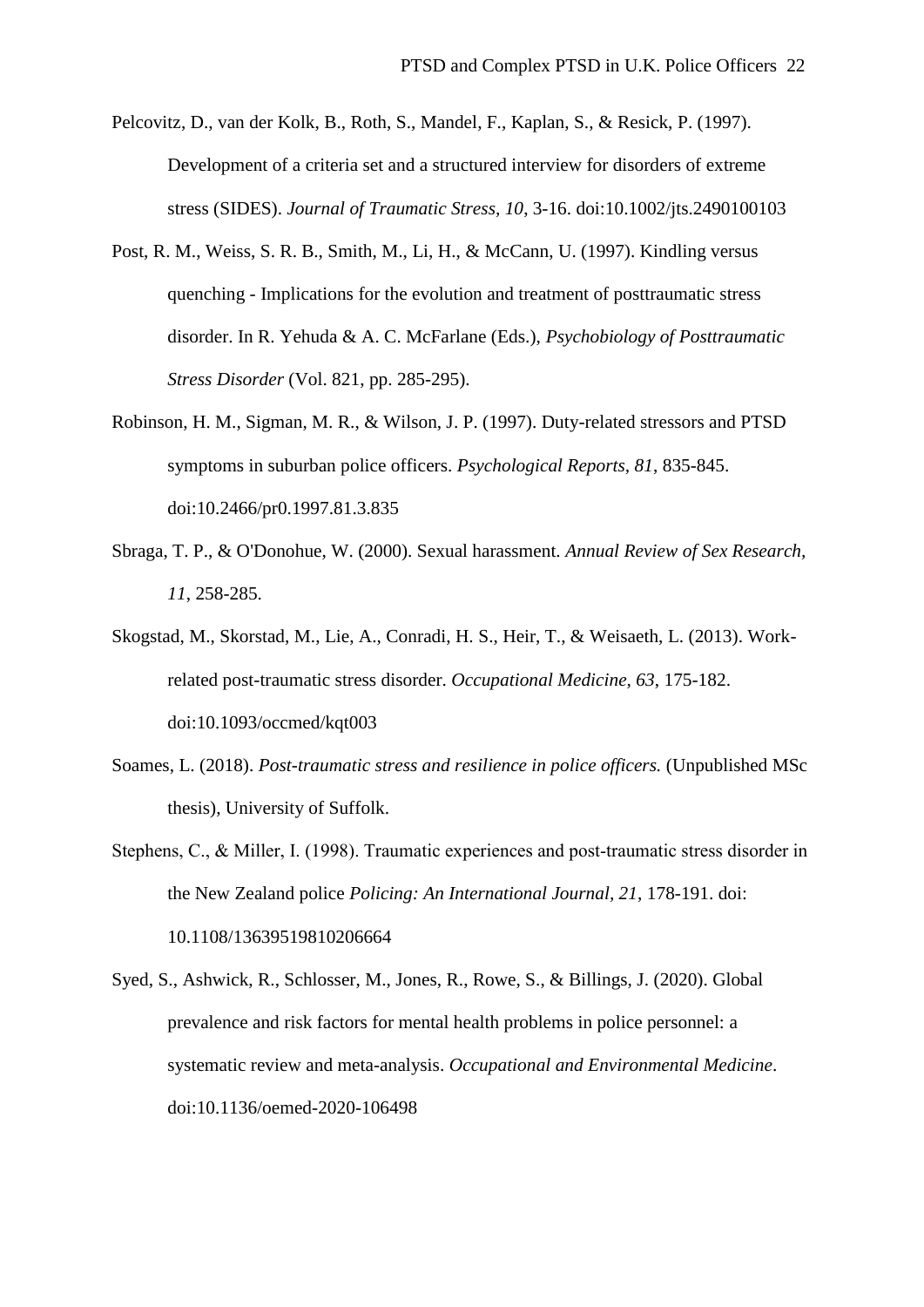- Tian, Y., Wu, X., Wang, W., Zhang, D., Yu, Q., & Zhao, X. (2020). Complex posttraumatic stress disorder in Chinese young adults using the International Trauma Questionnaire (ITQ): A latent profile analysis. *Journal of Affective Disorders, 267*, 137-143. doi:10.1016/j.jad.2020.02.017
- Vallieres, F., Ceannt, R., Daccache, F., Abou Daher, R., Sleiman, J., Gilmore, B., . . . Hyland, P. (2018). ICD-11 PTSD and complex PTSD amongst Syrian refugees in Lebanon: the factor structure and the clinical utility of the International Trauma Questionnaire. *Acta Psychiatrica Scandinavica, 138*, 547-557. doi:10.1111/acps.12973
- Violanti, J. M., Charles, L. E., McCanlies, E., Hartley, T. A., Baughman, P., Andrew, M. E., . . . Burchfiel, C. M. (2017). Police stressors and health: a state-of-the-art review. *Policing-an International Journal of Police Strategies & Management, 40*, 642-656. doi:10.1108/pijpsm-06-2016-0097
- von Hippel, P. T. (2007). Regression with missing Ys: An improved strategy for analyzing multiply imputed data. *Sociological Methodology, 37*, 83-117. doi:10.1111/j.1467- 9531.2007.00180.x
- Wolfe, J., Sharkansky, E. J., Read, J. P., Dawson, R., Martin, J. A., & Ouimette, P. C. (1998). Sexual harassment and assault as predictors of PTSD symptomatology among US female Persian Gulf war military personnel. *Journal of Interpersonal Violence, 13*, 40-57. doi:10.1177/088626098013001003
- World Health Organization. (2018). International statistical classification of diseases and related health problems (11th rev). Retrieved from [https://icd.who.int/browse11/l](https://icd.who.int/browse11/l-m/en)[m/en](https://icd.who.int/browse11/l-m/en) June 7, 2019
- Yehuda, R. (1997). Sensitization of the hypothalamic-pituitary-adrenal axis in posttraumatic stress disorder. *Annals of the New York Academy of Sciences, 821*, 57-75. doi:10.1111/j.1749-6632.1997.tb48269.x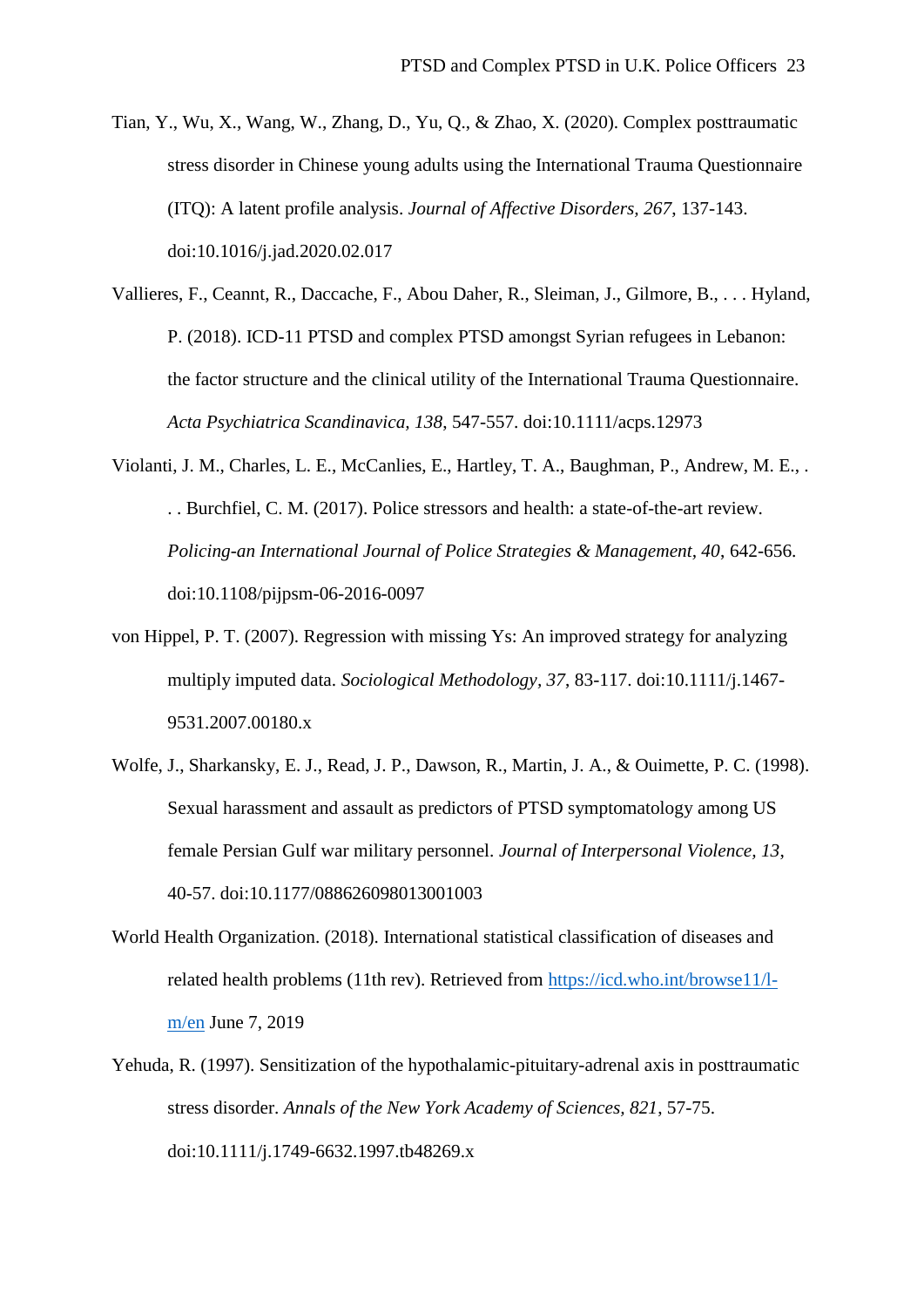Yoon, E., Funk, R. S., & Kropf, N. P. (2010). Sexual harassment experiences and their psychological correlates among a diverse sample of college women. *Affilia-Journal of Women and Social Work, 25*, 8-18. doi:10.1177/0886109909354979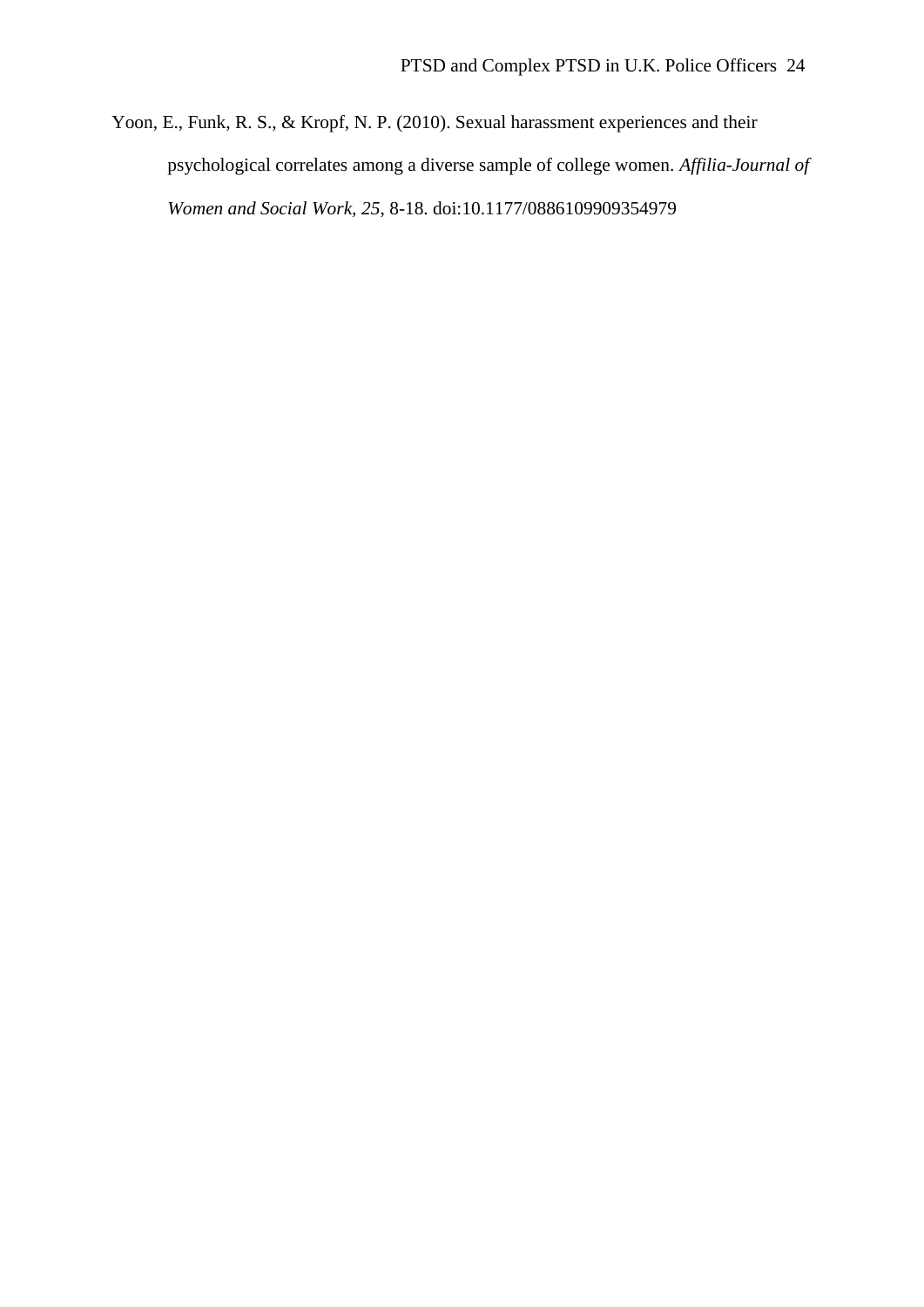## **Figure 1**

### Case selection flowchart

Legend: PCSO = police community support officer; NCA = National Crime Agency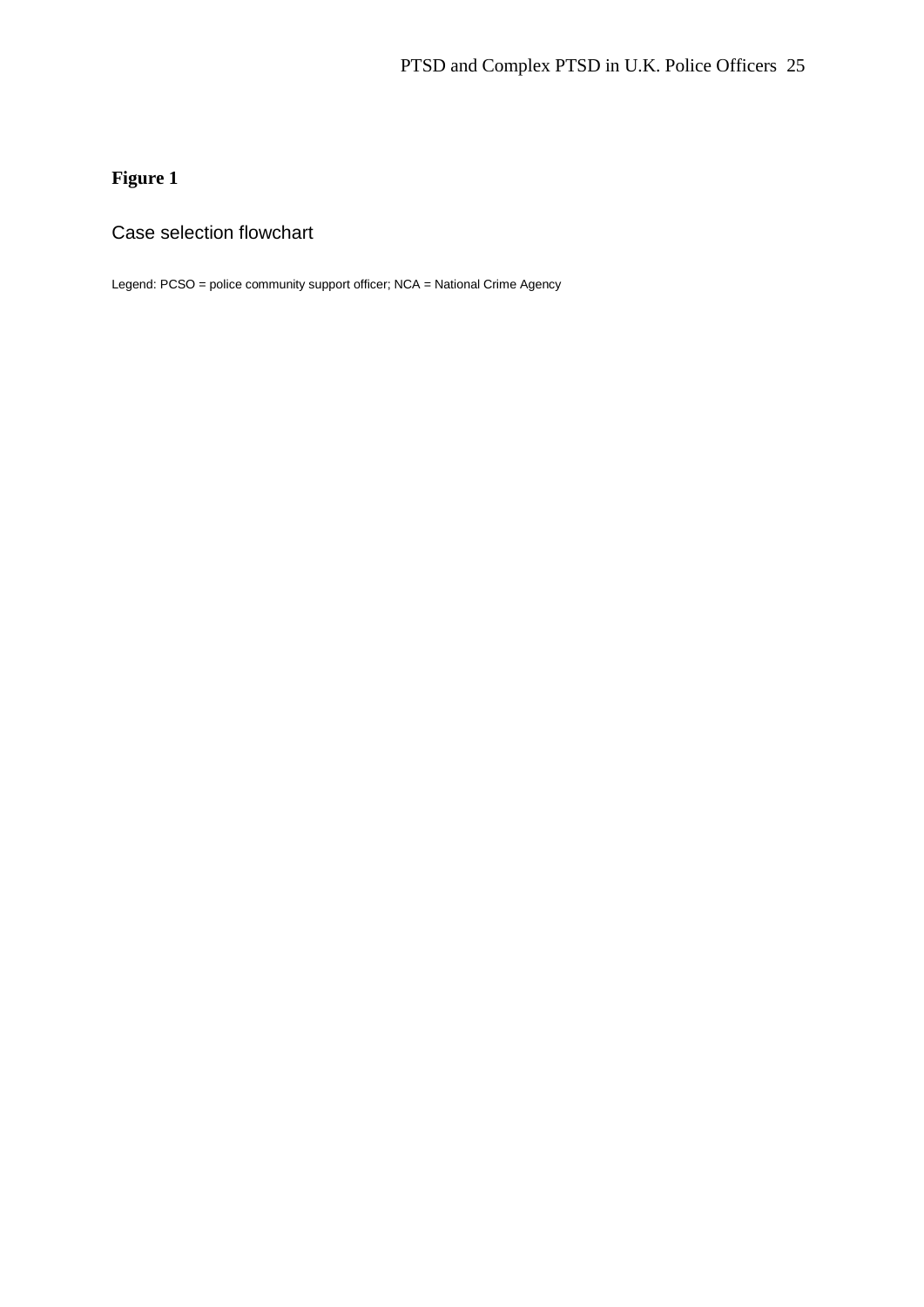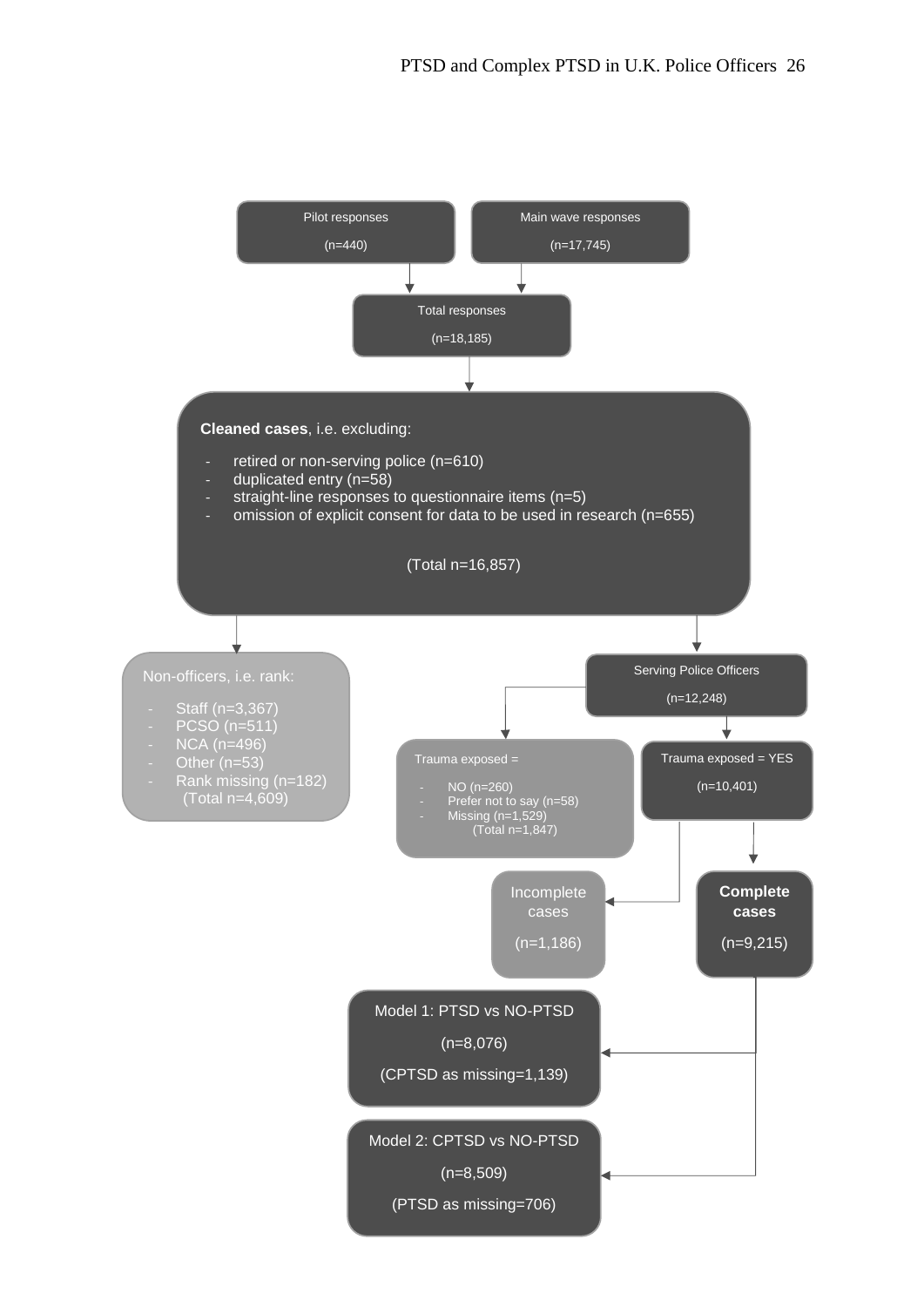### Table 1

## *Demographic Characteristics and Trauma Exposure by PTSD and CPTSD Status*

| Variable (total missing<br>before that point in<br>survey, number not<br>answering specific item,<br>number don't<br>know/prefer not to say) | All<br>trauma-<br>exposed<br>(n, row)<br>$%$ ) | <b>PTSD</b><br>(n, row)<br>$%$ ) | Complex<br>PTSD $(n,$<br>row $%$ ) | No<br><b>PTSD</b><br>(n, row)<br>$%$ ) | Pearson<br>chi-<br>square |
|----------------------------------------------------------------------------------------------------------------------------------------------|------------------------------------------------|----------------------------------|------------------------------------|----------------------------------------|---------------------------|
| Rank $(0, 0, 0)$                                                                                                                             |                                                |                                  |                                    |                                        |                           |
| Constable                                                                                                                                    | 7102<br>$(100\%)$                              | 597<br>$(8.4\%)$                 | 975<br>(13.7%)                     | 5530<br>$(77.9\%)$                     | $\chi^2(4) =$<br>48.70    |
| Sergeant                                                                                                                                     | 1916<br>$(100\%)$                              | 141<br>$(7.4\%)$                 | 209<br>$(10.9\%)$                  | 1566<br>(81.7%)                        | p < .001                  |
| Inspector or higher rank                                                                                                                     | 911<br>$(100\%)$                               | 55<br>$(6.0\%)$                  | 66 (7.3%)                          | 790<br>$(86.7\%)$                      |                           |
| Years of service $(0, 0, 0)$                                                                                                                 |                                                |                                  |                                    |                                        |                           |
| $0 - 4$                                                                                                                                      | 773<br>$(100\%)$                               | 61<br>$(7.9\%)$                  | 81<br>$(10.5\%)$                   | 631<br>$(81.6\%)$                      | $\chi^2(6) =$<br>14.88    |
| $5-9$                                                                                                                                        | 1124<br>$(100\%)$                              | 111<br>$(9.9\%)$                 | 148<br>$(13.1\%)$                  | 865<br>$(77.0\%)$                      | $p = 0.021$               |
| $10-19$                                                                                                                                      | 5013<br>$(100\%)$                              | 413<br>$(8.2\%)$                 | 637<br>(12.7%)                     | 3963<br>$(79.1\%)$                     |                           |
| $20+$                                                                                                                                        | 3019<br>$(100\%)$                              | 208<br>$(6.9\%)$                 | 384<br>(12.7%)                     | 2427<br>$(80.4\%)$                     |                           |
| Traumatic incidents (0, 0,<br>22)                                                                                                            |                                                |                                  |                                    |                                        |                           |
| Never                                                                                                                                        | 398<br>$(100\%)$                               | 17<br>$(4.3\%)$                  | 42<br>$(10.4\%)$                   | 339<br>$(85.3\%)$                      | $\chi^2(12)$ =<br>194.92  |
| Almost never                                                                                                                                 | 2089<br>$(100\%)$                              | 121<br>$(5.8\%)$                 | 179<br>$(8.6\%)$                   | 1789<br>$(85.6\%)$                     | p < .001                  |
| Around one quarter of<br>the time                                                                                                            | 2994<br>$(100\%)$                              | 204(6.8)<br>$%$ )                | 321<br>$(10.7\%)$                  | 2469<br>(82.5%)                        |                           |
| Around half of the time                                                                                                                      | 1470<br>$(100\%)$                              | 127<br>$(8.6\%)$                 | 204<br>$(13.9\%)$                  | 1139<br>(77.5%)                        |                           |
| Around three quarters of<br>the time                                                                                                         | 925<br>$(100\%)$                               | 91<br>$(9.8\%)$                  | 136<br>$(14.7\%)$                  | 698<br>$(75.5\%)$                      |                           |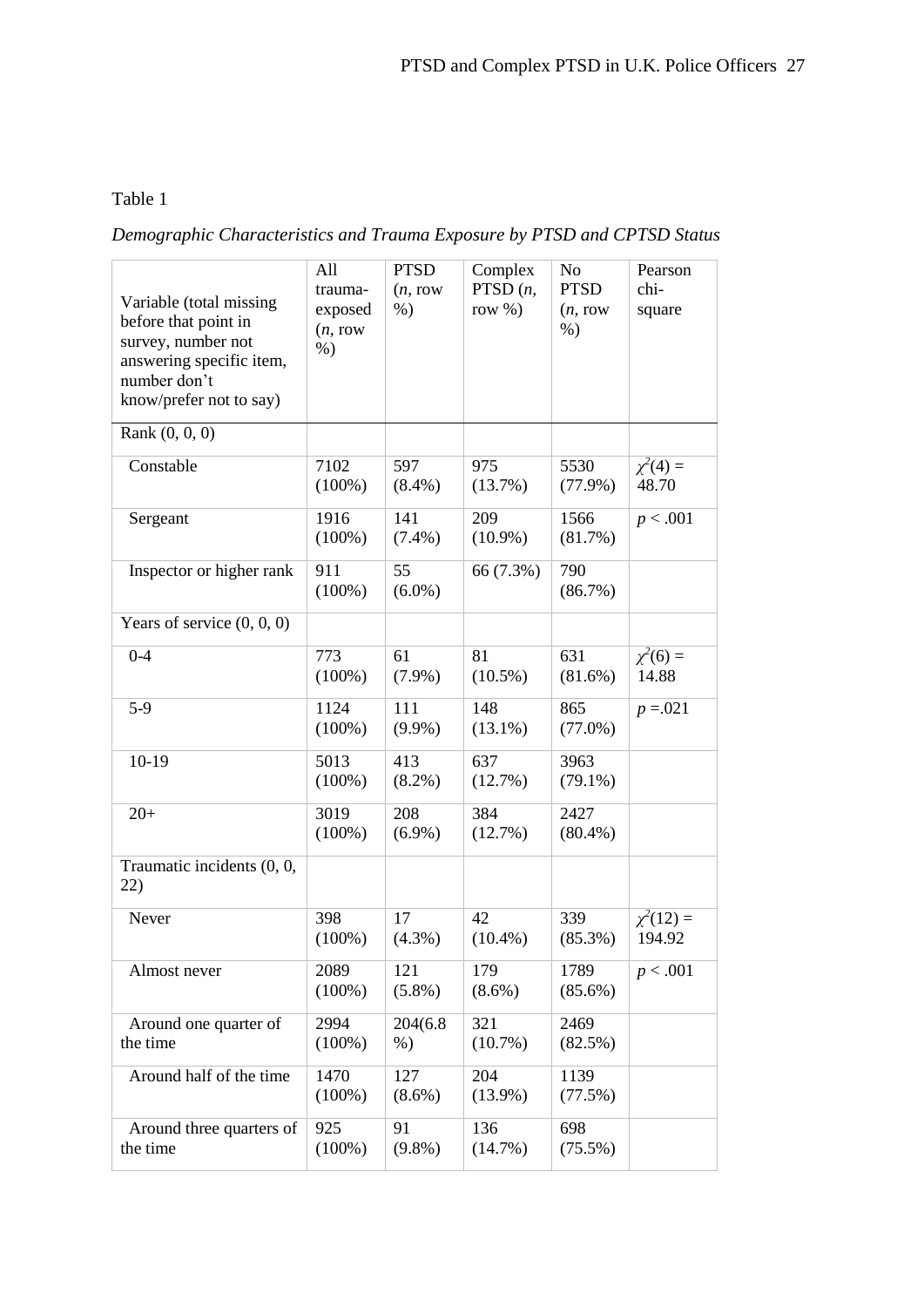| Almost all of the time                      | 1025<br>$(100\%)$ | 100<br>$(9.7\%)$  | 170<br>$(16.6\%)$ | 755<br>$(73.7)\%$  |                          |
|---------------------------------------------|-------------------|-------------------|-------------------|--------------------|--------------------------|
| All of the time                             | 1007<br>$(100\%)$ | 130<br>$(12.9\%)$ | 195<br>$(19.4\%)$ | 682<br>(67.7%)     |                          |
| Traumatic visual material<br>(0, 0, 28)     |                   |                   |                   |                    |                          |
| Never                                       | 1265<br>$(100\%)$ | 77<br>$(6.1\%)$   | 108<br>$(8.5\%)$  | 1080<br>$(85.4\%)$ | $\chi^2(12) =$<br>183.35 |
| Almost never                                | 4050<br>$(100\%)$ | 257<br>$(6.4\%)$  | 430<br>$(10.6\%)$ | 3363<br>$(83.0\%)$ | p < .001                 |
| Around one quarter of<br>the time           | 2219<br>$(100\%)$ | 186<br>$(8.4\%)$  | 289<br>$(13.0\%)$ | 1744<br>$(78.6\%)$ |                          |
| Around half of the time                     | 820<br>$(100\%)$  | 92<br>$(11.2)\%$  | 127<br>$(15.5\%)$ | 601<br>$(73.3\%)$  |                          |
| Around three quarters of<br>the time        | 552<br>$(100\%)$  | 65<br>$(11.8\%)$  | 87<br>$(15.7\%)$  | 400<br>(72.5%)     |                          |
| Almost all of the time                      | 504<br>$(100\%)$  | 53<br>$(10.5\%)$  | 99<br>$(19.5\%)$  | 352<br>$(70.0\%)$  |                          |
| All of the time                             | 492<br>$(100\%)$  | 62<br>$(12.6\%)$  | 105<br>(21.3%)    | 325<br>$(66.1\%)$  |                          |
| Traumatic auditory<br>material $(0, 0, 56)$ |                   |                   |                   |                    |                          |
| Never                                       | 1187<br>$(100\%)$ | 67<br>$(5.7\%)$   | 111<br>$(9.3\%)$  | 1009<br>$(85.0\%)$ | $\chi^2(12) =$<br>173.95 |
| Almost never                                | 3178<br>$(100\%)$ | 204<br>$(6.4\%)$  | 315<br>$(9.9\%)$  | 2659<br>(83.7%)    | p < .001                 |
| Around one quarter of<br>the time           | 2072<br>$(100\%)$ | 167<br>$(8.0\%)$  | 238<br>(11.5%)    | 1667<br>$(80.5\%)$ |                          |
| Around half of the time                     | 1028<br>$(100\%)$ | 85<br>$(8.3\%)$   | 147<br>$(14.3\%)$ | 796<br>$(77.4\%)$  |                          |
| Around three quarters of<br>the time        | 724<br>$(100\%)$  | 73<br>$(10.1\%)$  | 109<br>$(15.0\%)$ | 542<br>$(74.9\%)$  |                          |
| Almost all of the time                      | 886<br>$(100\%)$  | 99<br>$(11.1\%)$  | 172<br>$(19.4\%)$ | 615<br>$(69.5\%)$  |                          |
| All of the time                             | 803<br>$(100\%)$  | 95<br>$(11.8\%)$  | 148<br>$(18.4\%)$ | 560<br>$(69.8\%)$  |                          |
| Verbal abuse $(0, 0, 25)$                   |                   |                   |                   |                    |                          |
| No                                          | 3022<br>$(100\%)$ | 183<br>$(6.1\%)$  | 303<br>$(10.0\%)$ | 2536<br>$(83.9\%)$ | $\chi^2(2) =$<br>53.57   |
| Yes                                         | 6884<br>$(100\%)$ | 608<br>$(8.8\%)$  | 942<br>(13.7%)    | 5334<br>(77.5%)    | p < .001                 |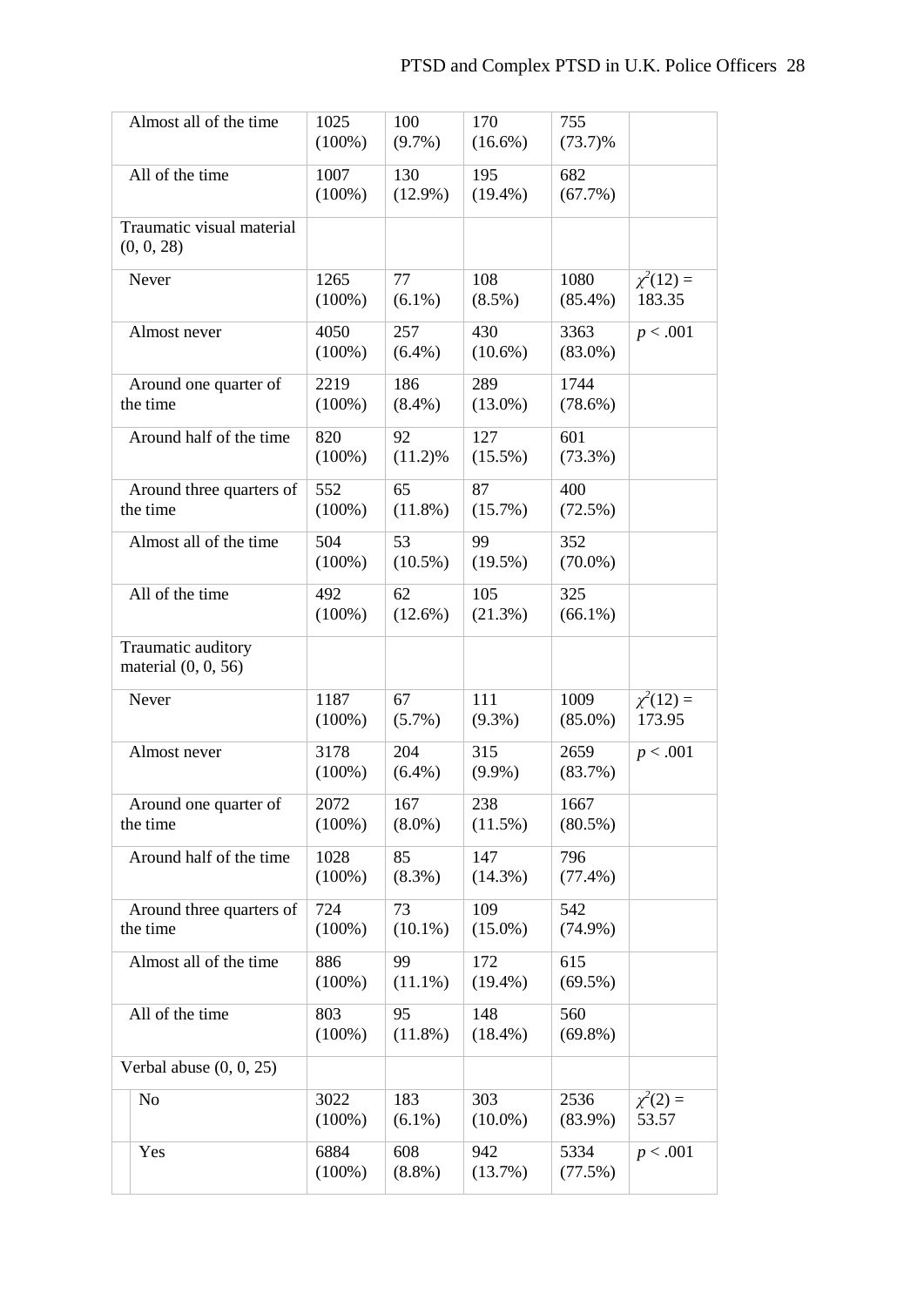| Threats $(0, 0, 35)$                  |                   |                   |                    |                    |                         |
|---------------------------------------|-------------------|-------------------|--------------------|--------------------|-------------------------|
| N <sub>o</sub>                        | 4547<br>$(100\%)$ | 288<br>$(6.3\%)$  | 444<br>$(9.8\%)$   | 3815<br>$(83.9\%)$ | $\chi^2(2) =$<br>101.84 |
| Yes                                   | 5350<br>$(100\%)$ | 502<br>$(9.4\%)$  | 799<br>$(14.9\%)$  | 4049<br>$(75.7\%)$ | p < .001                |
| Humiliating behaviours<br>(0, 0, 187) |                   |                   |                    |                    |                         |
| N <sub>o</sub>                        | 5640<br>$(100\%)$ | 329<br>$(5.8\%)$  | 464<br>$(8.2\%)$   | 4847<br>$(86.0\%)$ | $\chi^2(2) =$<br>343.92 |
| Yes                                   | 4112<br>$(100\%)$ | 448<br>$(10.9\%)$ | 758<br>$(18.4\%)$  | 2906<br>$(70.7\%)$ | p < .001                |
| Physical violence (0, 1,<br>11)       |                   |                   |                    |                    |                         |
| N <sub>o</sub>                        | 4341<br>$(100\%)$ | 291<br>$(6.7\%)$  | 477<br>$(11.0\%)$  | 3573<br>$(82.3\%)$ | $\chi^2(2) =$<br>40.07  |
| Yes                                   | 5577<br>$(100\%)$ | 502<br>$(9.0\%)$  | 772<br>$(13.8\%)$  | 4303<br>$(77.2\%)$ | p < .001                |
| Sexual harassment (1, 0,<br>53)       |                   |                   |                    |                    |                         |
| N <sub>o</sub>                        | 8844<br>$(100\%)$ | 671<br>$(7.6\%)$  | 1015<br>$(11.4\%)$ | 7158<br>$(81.0\%)$ | $\chi^2(2) =$<br>119.05 |
| Yes                                   | 1032<br>$(100\%)$ | 115<br>$(11.1\%)$ | 227<br>$(22.1\%)$  | 690<br>$(66.8\%)$  | p < .001                |
| Age (685, 3, 10)                      |                   |                   |                    |                    |                         |
| 24 or younger                         | 187<br>$(100\%)$  | 21<br>$(11.2\%)$  | 28<br>$(15.0\%)$   | 138<br>$(73.8\%)$  | $X^2(8) =$<br>20.19     |
| 25 to 34                              | 1983<br>$(100\%)$ | 176<br>$(8.9\%)$  | 223<br>$(11.2\%)$  | 1584<br>$(79.9\%)$ | $p = .01$               |
| 35 to 44                              | 3770<br>$(100\%)$ | 278<br>$(7.4\%)$  | 472<br>$(12.5\%)$  | 3020<br>$(80.1\%)$ |                         |
| 45 to 54                              | 3523<br>$(100\%)$ | 259<br>$(7.3\%)$  | 478<br>$(13.6\%)$  | 2786<br>$(79.1\%)$ |                         |
| 55 or older                           | 240<br>$(100\%)$  | 17<br>$(7.1\%)$   | 19 (7.9%)          | 204<br>$(85.0\%)$  |                         |
| Gender (688, 0, 0)                    |                   |                   |                    |                    |                         |
| Male                                  | 6354<br>$(100\%)$ | 513<br>$(8.1\%)$  | 819<br>$(12.9\%)$  | 5022<br>$(79.0\%)$ | $\chi^2(2) =$<br>18.55  |
| Female                                | 3147<br>$(100\%)$ | 219<br>$(7.0\%)$  | 361<br>$(11.5\%)$  | 2567<br>(81.5%)    | $p = .001$              |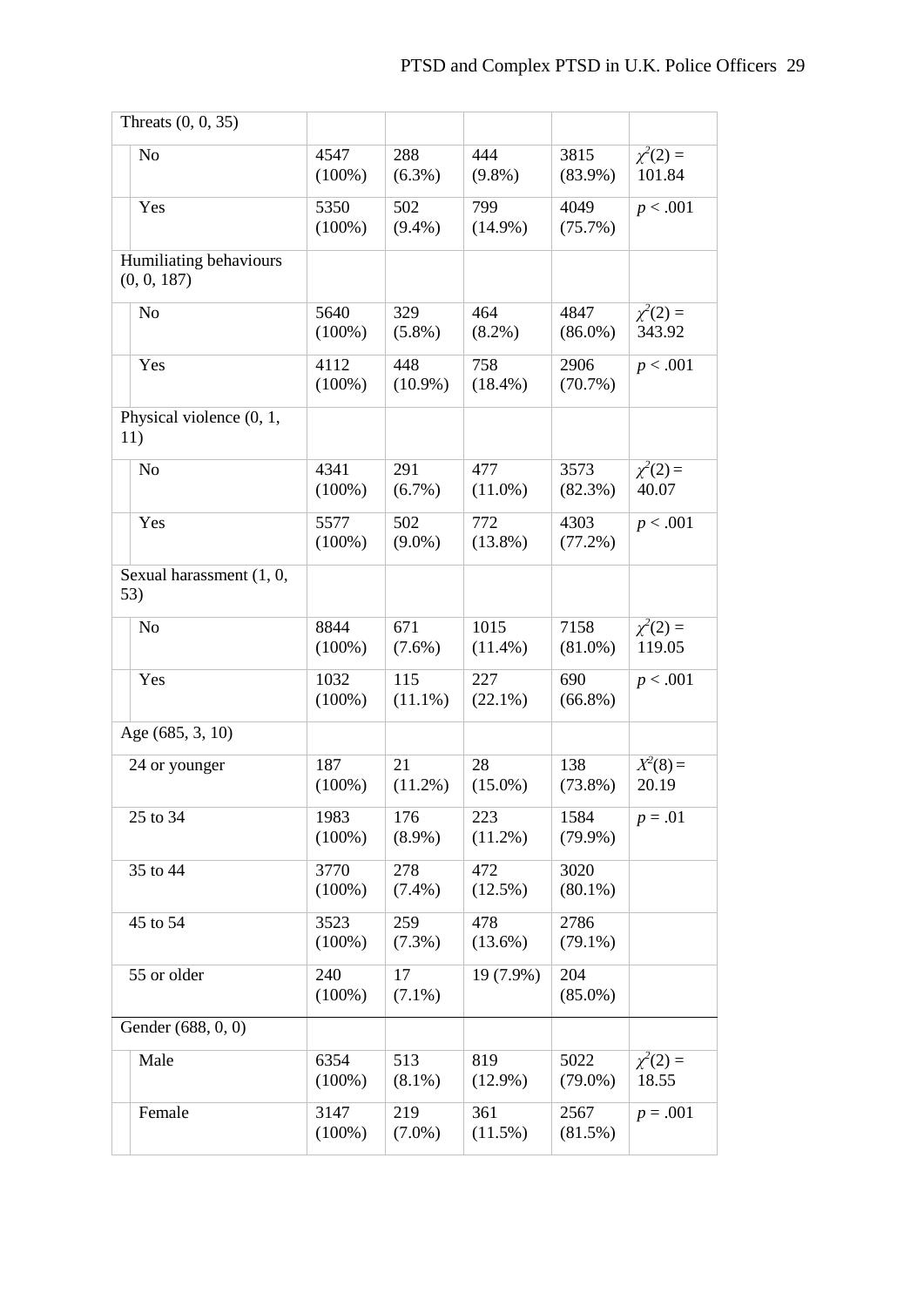# PTSD and Complex PTSD in U.K. Police Officers 30

| Prefer not to say |       |          | 40     |            |
|-------------------|-------|----------|--------|------------|
|                   | 100%) | $(9.9\%$ | $.9\%$ | $2\%$<br>. |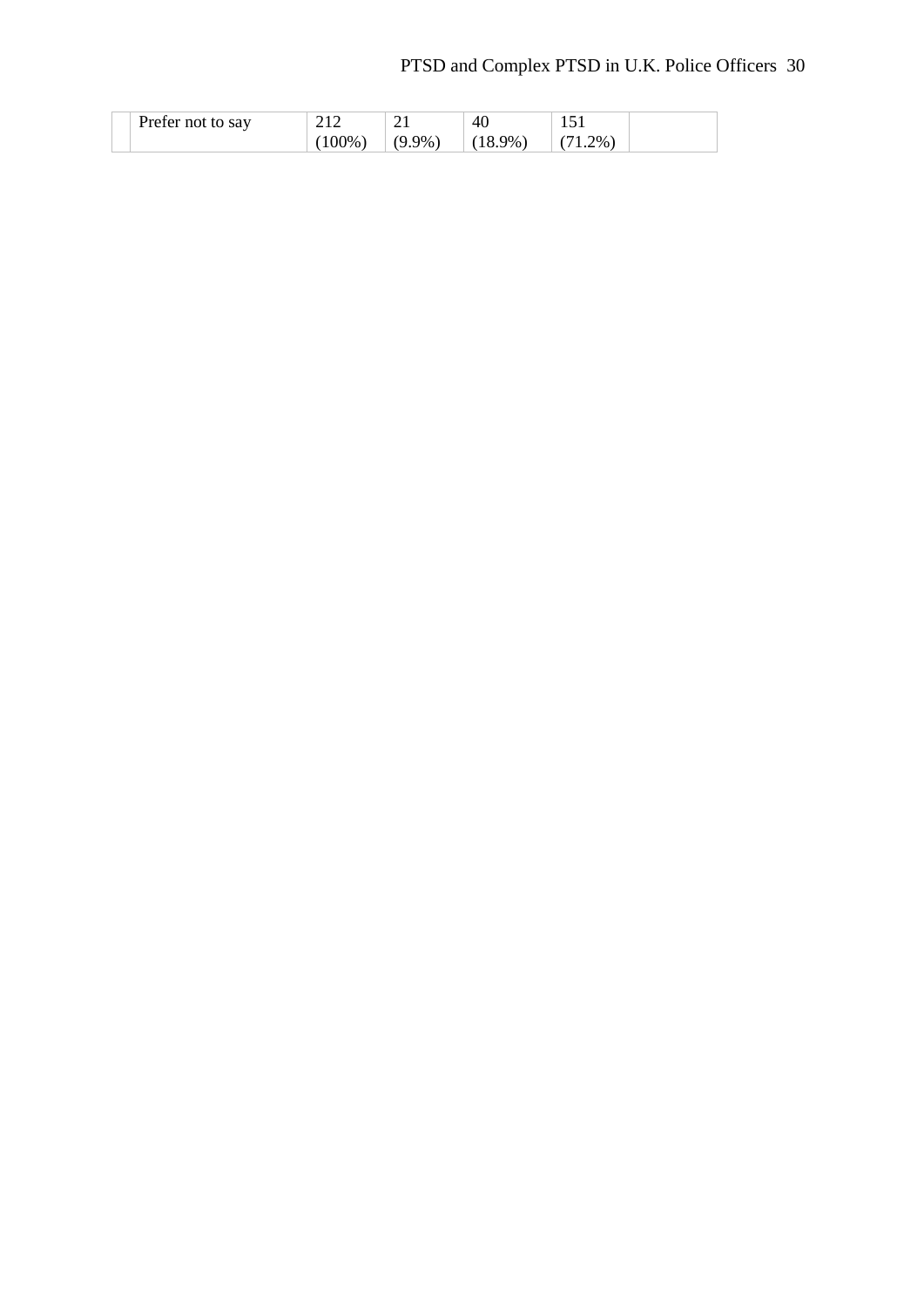### Table 2

*Variables Predicting PTSD versus no PTSD in Simultaneous Logistic Regression*

|                                                      | Adjusted OR [95% CI]      |
|------------------------------------------------------|---------------------------|
| Constant                                             | .02                       |
| Years of service (ref = $0-4$ years)                 |                           |
| 5-9 years (mid-career)                               | $1.38$ [.97, 1.96]        |
| 10-19 years (experienced)                            | 1.36 [1.00, 1.86]         |
| $20+$ years (late career)                            | 1.28 [.91, 1.79]          |
| Rank (ref = $Constable$ )                            |                           |
| Sergeant                                             | $.89$ [.72, 1.10]         |
| Inspector or higher rank                             | $.92$ [.67, 1.26]         |
| Frequency of traumatic incidents                     | $1.11$ [1.05, 1.17]***    |
| Frequency of exposure to traumatic visual material   | $1.13$ [1.07, 1.20]***    |
| Frequency of exposure to traumatic auditory material | 1.03 [.98, 1.08]          |
| Verbal abuse (yes/no)                                | .95 [.73, 1.23]           |
| Threats (yes/no)                                     | 1.08 [.83, 1.40]          |
| Humiliating behaviours (yes/no)                      | $2.02$ [1.66, $2.45$ ]*** |
| Physical violence (yes/no)                           | .98 [.79, 1.21]           |
| Sexual harassment (yes/no)                           | $1.34$ [1.05, 1.70]*      |
| Gender (ref = male)                                  |                           |
| Female                                               | $.79$ [.65, .94]*         |
| Prefer not to say                                    | $1.30$ [.80, 2.12]        |

*Note*. OR = odds ratio;  $CI =$  confidence interval; ref = reference category.

*\*p<.05; \*\*p<.01; \*\*\*p<.001*